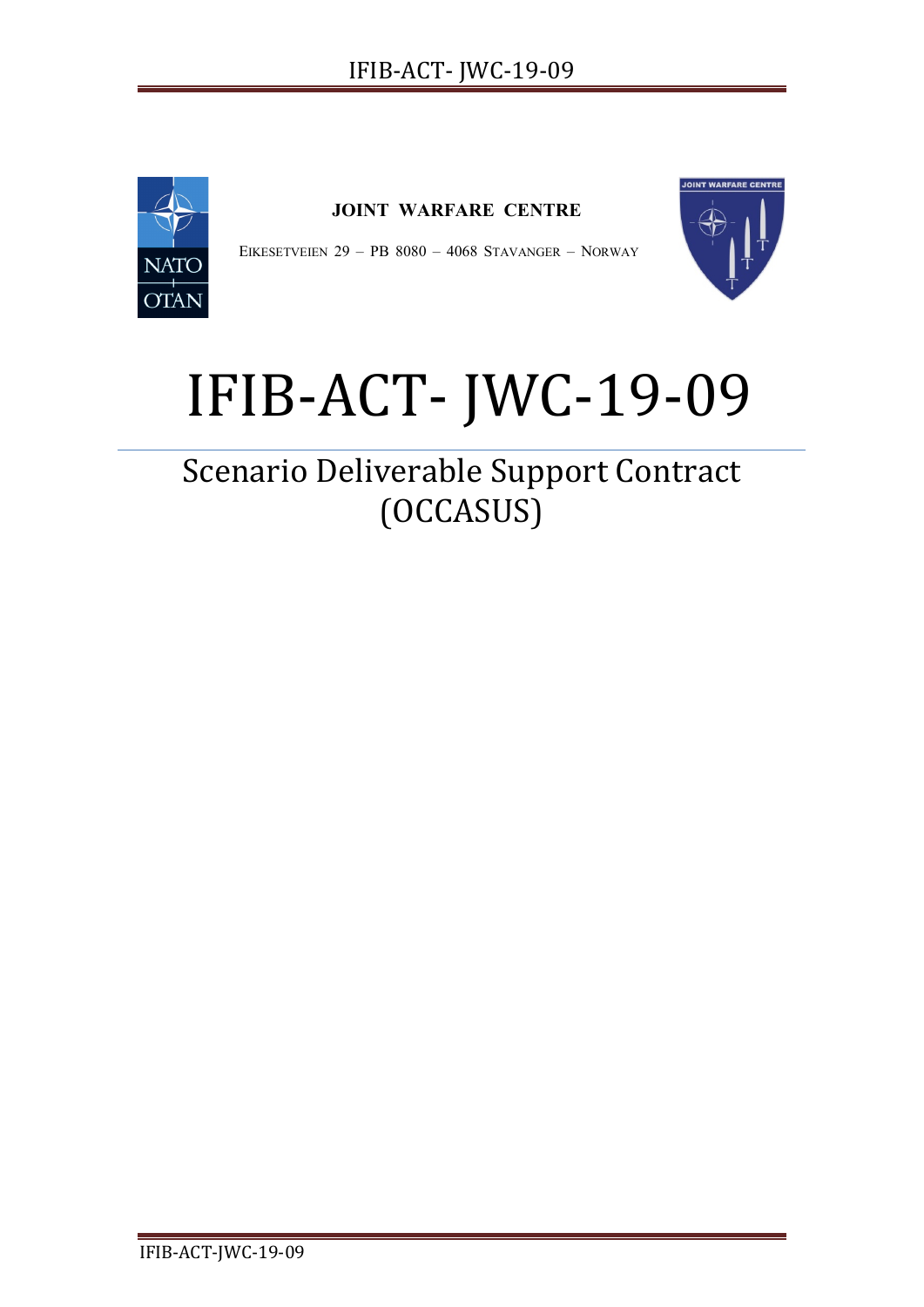# **TABLE OF CONTENTS**

| PART II – SECTION A – GENERAL TERMS AND CONDITIONS   12 |  |
|---------------------------------------------------------|--|
| PART II - SECTION B - PER NATURE OF THE CONTRACT  32    |  |
| PART III - SECTION A - CONTRACT MANAGEMENT DATA 36      |  |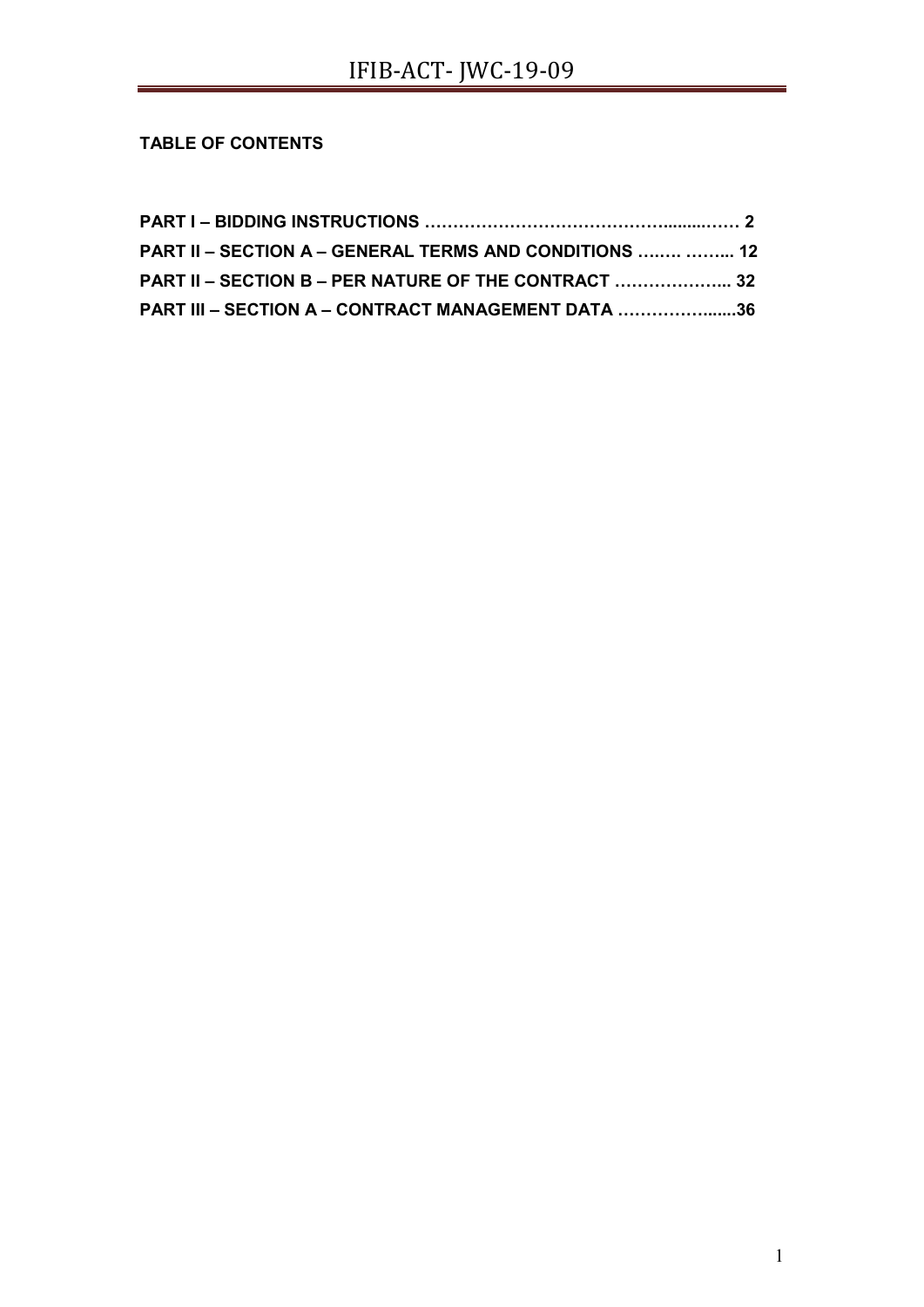# **PART I**

# **BIDDING INSTRUCTIONS**

## **IFIB-ACT-JWC-19-09**

## **TABLE OF CONTENTS**

Part 1 Purpose

Part 2 Timetable

Part 3 Definitions and Abbreviations

Part 4 Useful Websites

Part 5 Eligibility

Part 6 Classification

Part 7 Partial Bidding

Part 8 Amendments or Cancellation of the RFP

Part 9 Compliance

Part 10 Currency

Part 11 Contents of Proposal

Part 12 Bid Submission

Part 13 Late Proposals

Part 14 Bid Withdrawal

Part 15 Bid Closing Date

Part 16 Bid Validity

Part 17 Duration of the Contract

Part 18 Bid Evaluation

Part 19 Communications and Contacts for Clarification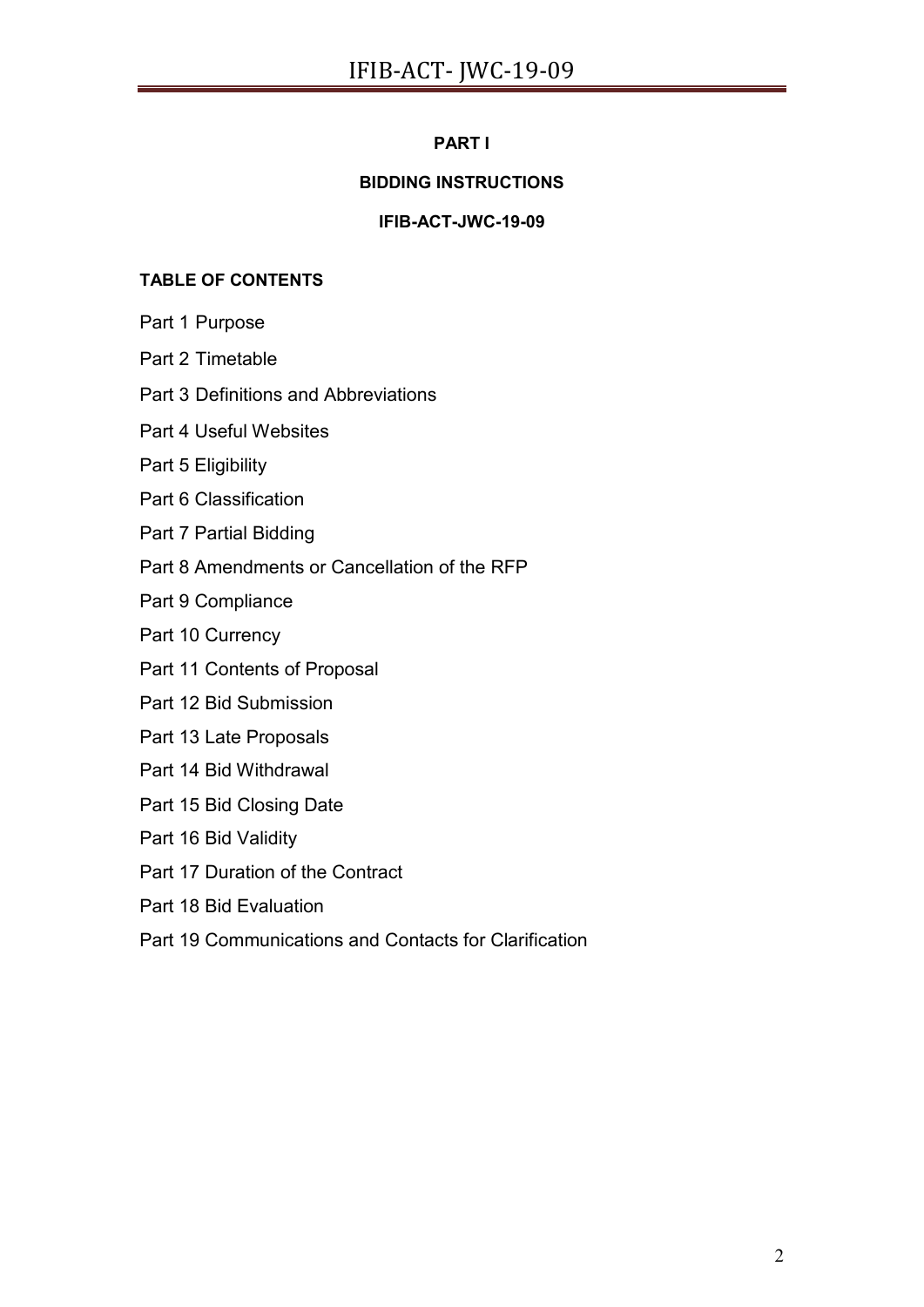# **1. PURPOSE**

The purpose of this Invitation for International Bidding (IFIB) process is to award one or more Contracts for Scenario Deliverable Support to provide commercial services as specified in the Statement of Work (SOW). The contracts will be awarded based on Best Value.

These services will be performed on a Firm Fixed Price basis.

The Bidding Instructions should enable the bidders to prepare and submit their quotations for meeting the administrative requirements of this IFIB-ACT-JWC-19-09.

# **2. TIMETABLE**

| <b>Summary Timetable</b>                      | <b>Date</b> | <b>Comments</b>                                 |
|-----------------------------------------------|-------------|-------------------------------------------------|
|                                               |             |                                                 |
| Notice of Intent Release                      | 11 Feb 19   |                                                 |
| <b>Solicitation Release</b>                   | 23 May 19   |                                                 |
| Bidder's Meeting at JWC                       | 19 June 19  | Starting at 13:00 p.m. CET                      |
|                                               |             | Bidders are advised to<br>check the JWC webpage |
| Last date on which                            |             | on a regular basis for                          |
| clarifications may be                         | 03 July 19  | possible updates and                            |
| requested from JWC                            |             | clarifications.                                 |
|                                               |             | Tenders delivered by hand                       |
|                                               |             | or courier shall be                             |
| <b>Deadline for Submission</b><br>of the Bids | 25 Jul 19   | submitted not later than<br>13:00 CET.          |
|                                               |             |                                                 |
| <b>Contract Award</b>                         |             |                                                 |
| <b>Committee Opening</b>                      |             |                                                 |
| Session                                       | 21 Aug 19   | Estimated                                       |
|                                               |             |                                                 |
| Completion Date and                           |             |                                                 |
| <b>Signature of Contracts</b>                 | Sept 2019   | Estimated                                       |

# **3. DEFINITIONS AND ABBREVIATIONS**

a. "Bidder" means the bidding entity that has submitted a bid in response to this IFIB.

b. "Contracting Officer" or the "Purchasing & Contracting Officer" or "P&C" means the person executing and managing this contract on behalf of JWC. Only duly designated Contracting Officers have the authority to obligate JWC.

c. "Contracting Officer Technical Representative" or "COTR" means a person appointed by the Contracting Officer for the purpose of determining compliance with the technical requirements of the contract.

d. "HQ SACT" means the Headquarters, Supreme Allied Commander Transformation, located at Norfolk, VA, United States of America.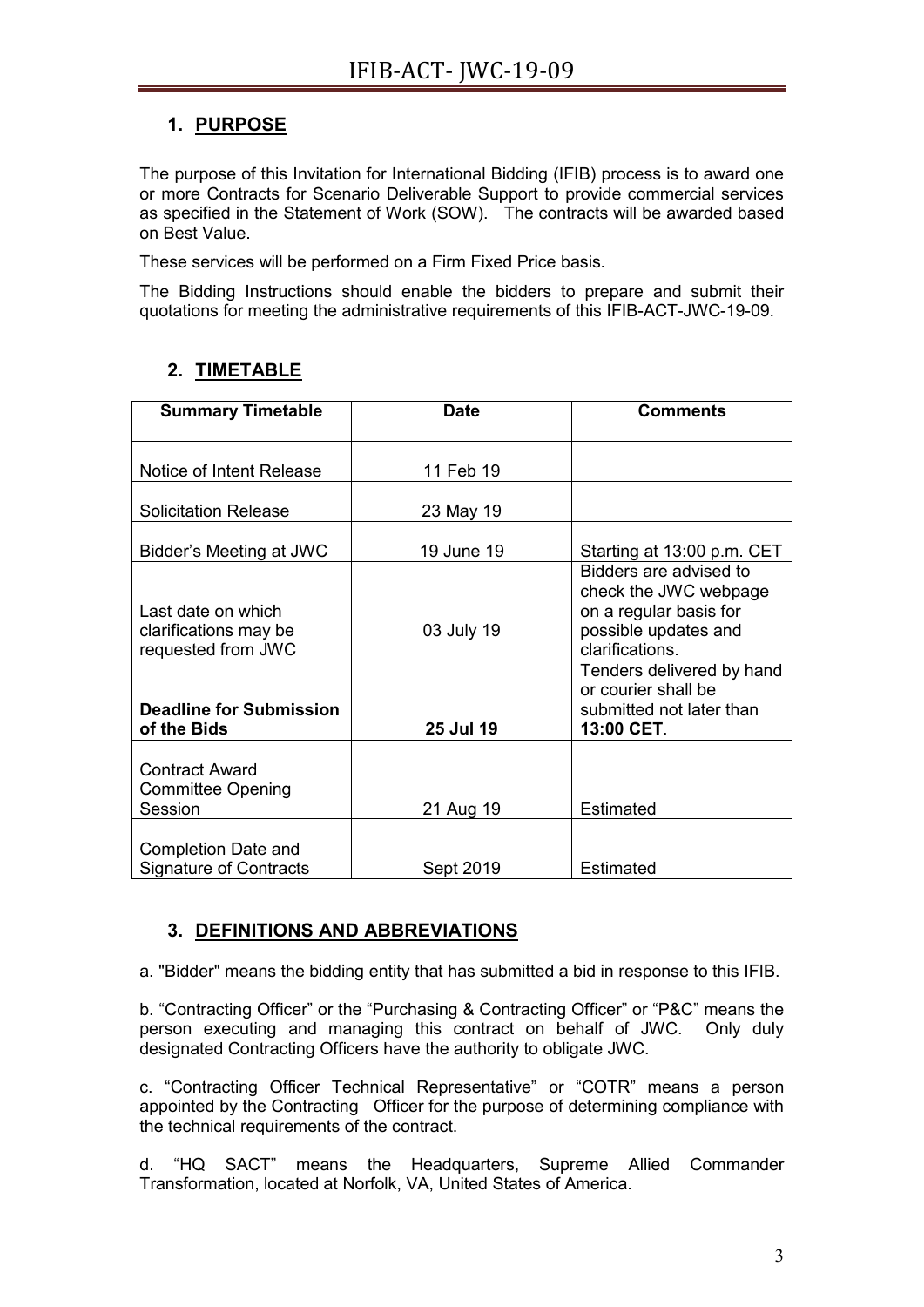e. "JWC" means the Joint Warfare Centre, located in Stavanger, Norway.

f. "North Atlantic Treaty Organisation" is hereafter referred to as "NATO".

g. "Supplier/Company/Provider" means a party that supplies goods or services.

h. "Bid" means a submission of completed documents in response to this IFIB with the intent of participating in the competition for a contract award. Bid is used interchangeable with the term "Proposal".

# **4. USEFUL WEB SITES**

The following web sites contain information that may prove useful to the Bidders;

NATO ; [www.nato.int](http://www.nato.int/) JWC; [www.jwc.nato.int](http://www.jwc.nato.int/) Norwegian Tax Authorities; [www.skatteetaten.no](http://www.skatteetaten.no/) Norwegian Work and Welfare Authorities; [www.nav.no/page?id=805312736](http://www.nav.no/page?id=805312736)

# **5. ELIGIBILITY**

a. This IFIB is open to Governmental or Commercial entities that:

- 1. Originate and are chartered/incorporated within NATO member nations.
- 2. Maintain a professionally active facility (office, factory, laboratory, etc.) within NATO-member nations.
- 3. Provide the funding for the aforementioned requirement.
- 4. Have successfully performed at least one (1) contract within the last four (4) years substantially similar in scope and magnitude to the requirement described in this IFIB. (See Annex A-7)
- 5. At the time of bidding, bidders must be legally authorised to operate this kind of business in any of the NATO-member nations.

# **6. CLASSIFICATION**

This Request for Proposal (RFP) is a NON SENSITIVE INFORMATION RELEASABLE TO THE PUBLIC document. However, it may make references to classified documents for which access and/or retention are subject to NATO and national security rules and procedures. JWC will not distribute these classified documents to prospective bidders nor will JWC consider any request for time extension to enable a prospective bidder to obtain these classified documents from national sources. For the performance of the contract, the Companies personnel involved with the contract will be required to obtain, at least 4 weeks prior to contract start date, a NATO SECRET security clearance or equivalent national level.

# **7. PARTIAL BIDDING**

Partial bidding is AUTHORIZED per each Scenario Content Threads (SCT).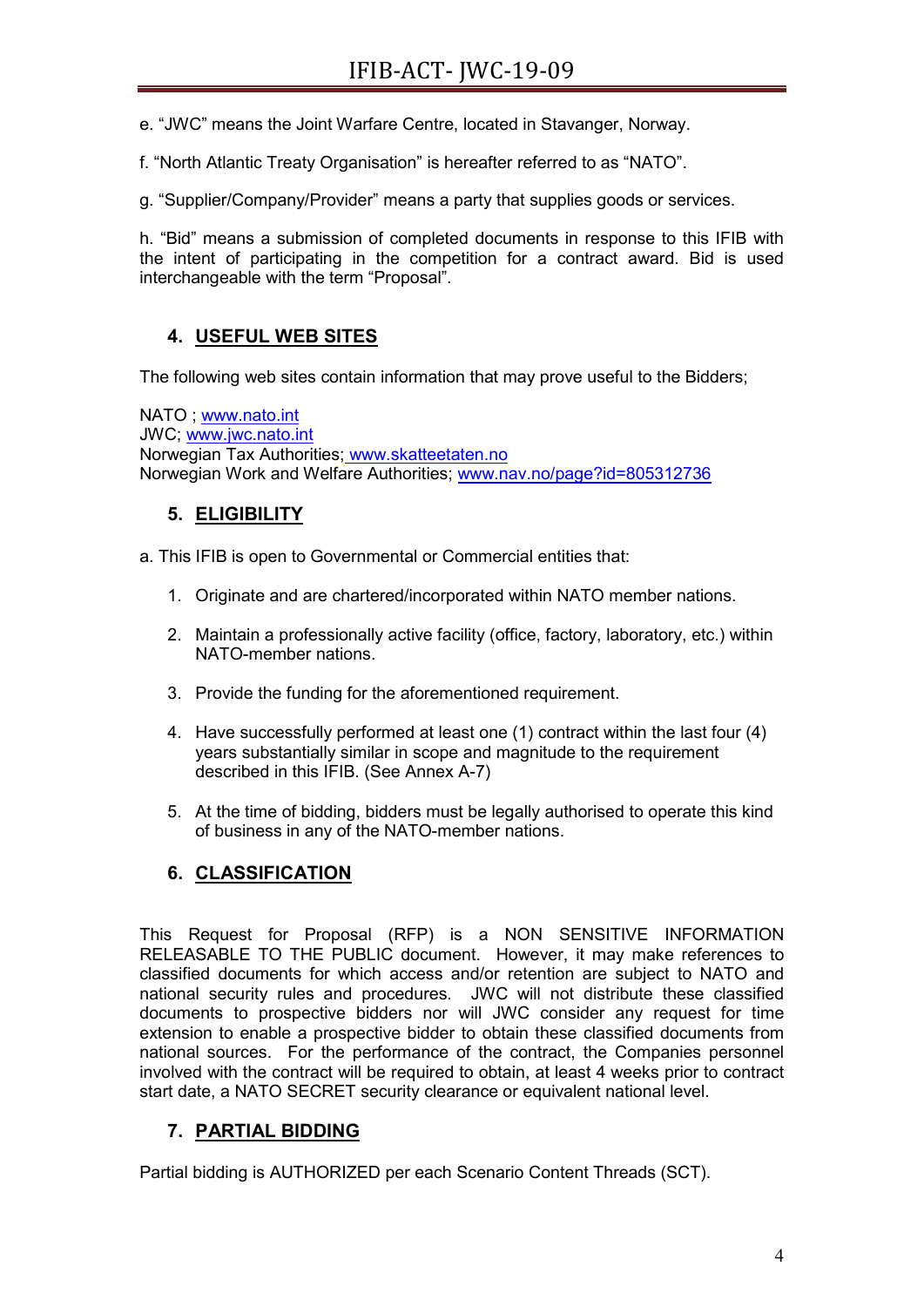# **8. AMENDMENTS OR CANCELLATION OF THE RFP**

JWC reserves the right to modify or delete any one or more of the terms, conditions, requirements or provisions of the RFP prior to the date set for the bid closing. JWC reserves the right to cancel this RFP, in its entirety, at any time. No legal liability on the part of JWC for payment of any sort shall arise and in no event will a cause of action lie with any bidders for the recovery of any costs incurred in connection with preparing or submitting a bid in response hereto. All efforts initiated or undertaken by the bidders shall be done considering and accepting this fact. JWC will inform the prospective bidders by email or fax for any changes of this original document. If this RFP is cancelled prior to the bid opening, the bids already received will be returned unopened to the senders.

# **9. COMPLIANCE**

Bidder's proposal must be based on a full compliance with the terms, conditions, and requirements of the RFP and its future clarifications and/or amendments. The bidder may offer variations in specific implementation and functional details, provided that stated functional and performance requirements of the RFP are fully satisfied.

Each bidder will include in their bid a compliance statement in accordance with Part I, Annex A-1. The bidder shall list thereon, when applicable, all deviations from the Bidding Instructions (Part I), JWC General Provisions (Part II) and the Statement of Work (Part III). Failure to submit a completed Annex A-1 may result in disqualification of the bid. In case of conflict between the compliance statement and the detailed evidence or explanations/ comments furnished, the detailed evidence/comments shall take precedence for the actual determination of compliance.

# **10.CURRENCY**

Bidders may only quote in NOK. Bidders are also advised that all invoices and payments will be made in the currency agreed in the contract. Bank charges related to payments outside Norway will be charged to the supplier.

# **11.CONTENTS OF PROPOSAL**

The bid will consist of **three (3) separate bid packages**

- 1. The Administrative documentation one (1) original
- 2. The Technical Proposal one (1) original and one (1) copy
- 3. The Price Proposal one (1) original

**a. Envelope A – Administrative Documentation:** Each prospective bidder shall include the following certifications, completed, signed and dated (wherever applicable) by the bidder with the minimum the following information :

- a.0 Bid Submission Form (Annex -0)
- a.1 The Compliance Statement (Annex A-1)
- a.2 The Certificate of Legal Name of Bidder (Annex A-2)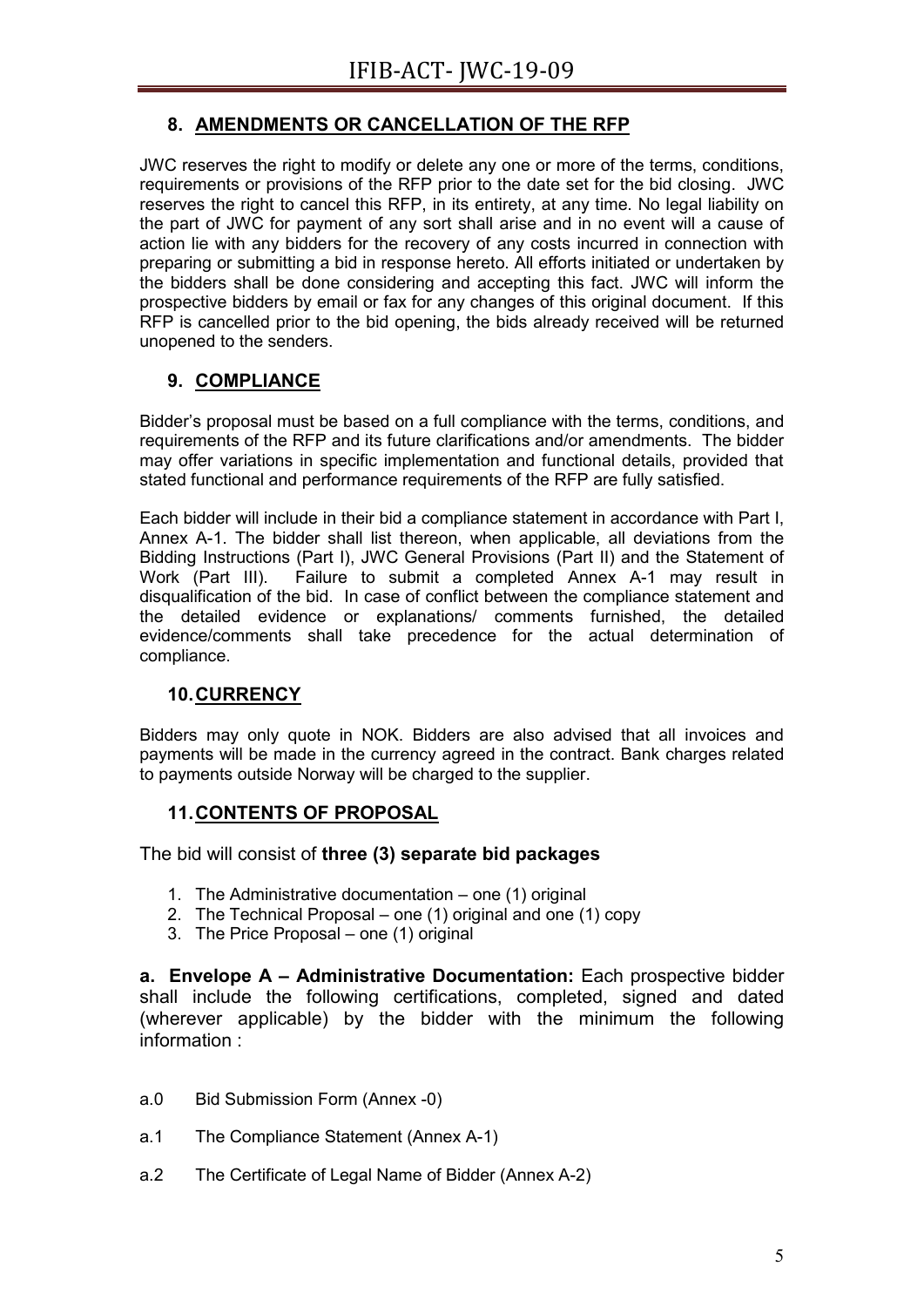- a.3 The Certificate of Independent Determination (Annex A-3)
- a.4 The Certificate of Bid Validity (Annex A-4)
- a.5 The Certificate of Exclusion of Taxes and Charges (Annex A-5)
- a.6 The Certificate of Authorization to Perform (Annex A-6)
- a.7 The Past Performance List (Annex A-7)
- a.8 The Capabilities Sheet (Annex A-8)
- a.9 Certificates for Technical and/or Service Quality Programmes (e.g. ISO) (Supplier created Annex A-9)
- a.10 Bidder's Conference Sign-up Sheet (Annex A-10)

**b. Envelope B - Technical Proposal:** Each prospective bidder shall include a technical proposal to include as a minimum the following information:

b.1 Description of the bidder's quality assurance & customer services methodology/plan defining the provider's proposed effort in line with the Statement of Work. One (1) B-1 Submission per Scenario Content Thread. (Annex B-1- Supplier Created)

As a minimum, the B-1 form shall include the following:

- 1. A description / lay-out of the provider's internal work structure(s) and main processes and procedures applied to provide forecasted and on-call deliverables;
- 2. A plan /schedule for the production, staffing and final delivery of deliverables based on milestones provided by JWC's Production and Delivery Forecast;
- 3. An estimate of required work-units per SCT to provide the deliverables;
- 4. An identification of relevant cost factors not explicitly mentioned in Part III Statement of Work. Pricing itself should not be listed in this section.
- b.2 Quality Control and Evaluation Criteria Matrix. Bidders must submit One (1) Criteria Form per Scenario Content Thread. (Annex B-2)
- *The Technical Proposal must enable JWC to assess the supplier's current position in promoting quality and financial assurance.*
- **c. Envelope C - Price Proposal:** The price proposals shall be made in accordance with the attached Bid Forms.
- c.1 The Bid Form (Annex C-1) must be dated and signed by Bidder's authorized personnel. Proposed rates must be fully "loaded" [G&A, O/H, provider travel, etc.], One (1) C-1 Form per Scenario Content Thread.
- c.2 The Bid Form (Annex C-2) must be dated and signed by Bidder's authorized personnel. Proposed rates must be fully "loaded" [G&A, O/H, etc.], One (1) C-2 Form per Scenario Content Thread.

Please note: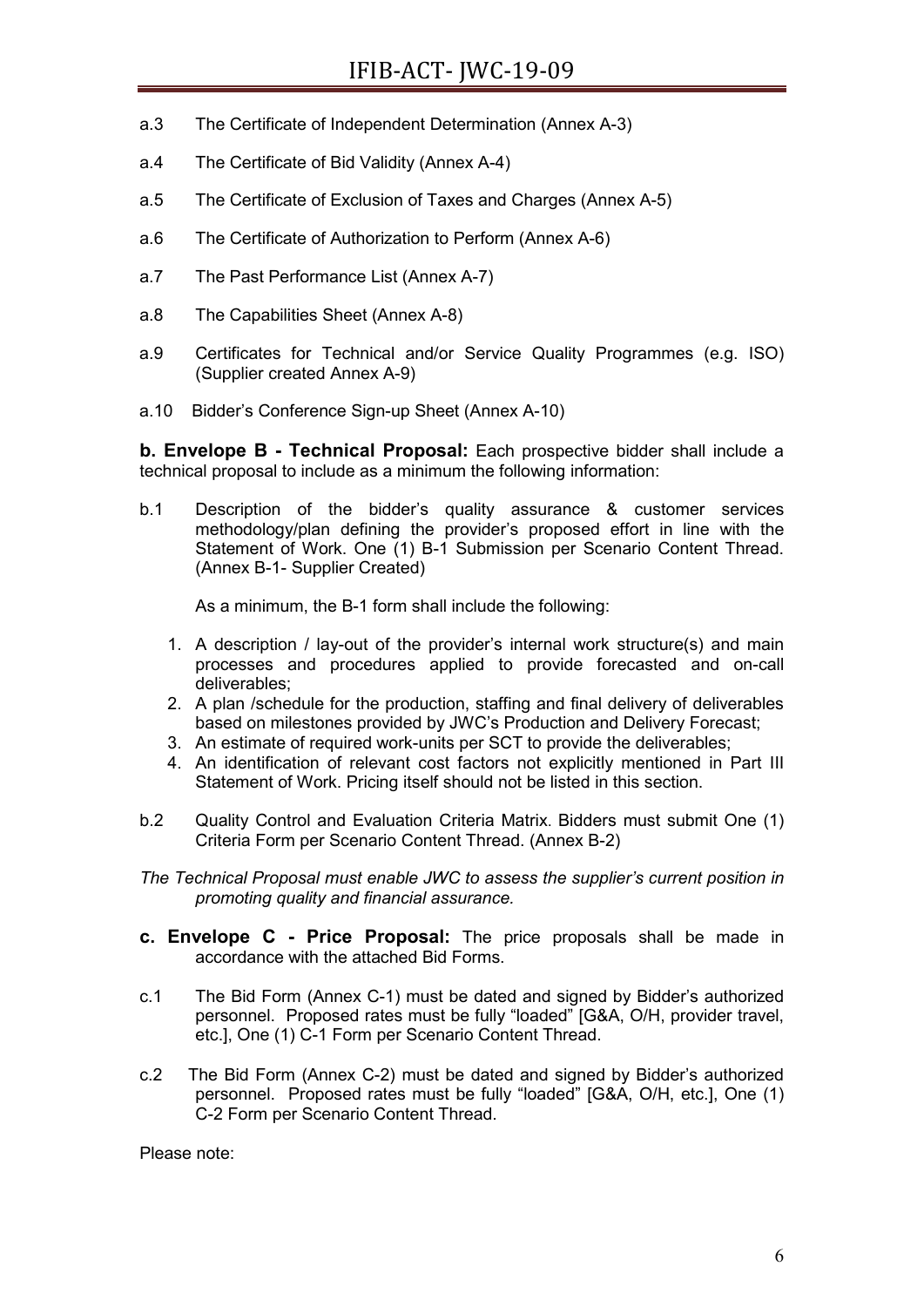- the pricing for the Integrated Delivery Management Interface (IDMI) per Scenario Content Thread must be noted in each Bid Form (C-1) submitted.
- Separate Bid Forms (Annex C-1 and C-2) are required for each SCT the Supplier is bidding for. These must be submitted in separate envelopes.

## **12.BID SUBMISSION**

#### **a. Language**

Proposals shall be submitted in the English language.

## **b. Bid Mailing**

1. Each proposal will be placed in a package, which will be marked "Proposal for IFIB-ACT-JWC-19-09." **The price, administrative and technical proposal must be enclosed in separate envelopes.** The package containing the entire proposal will be placed in another envelope, also prominently marked with the IFIB reference (IFIB-ACT-JWC-19-09), including bidder's name and addressed to:

**"Proposal for IFIB-ACT-JWC-19-09".**

**Mailing address:**

**Joint Warfare Centre BUDFIN – Purchasing and Contracting Branch P.O. Box 8080 N-4068 Stavanger, Norway**

**Visiting address:**

**Joint Warfare Centre BUDFIN – Purchasing and Contracting Branch Eikesetveien 29 4032 Stavanger, Norway**

**\*Military Guards will not receive any mail. Please email POC in advance to arrange pickup of Courier Mail.**

#### **Tel: +47 52879290/9291/9294**

2. Proposals hand-carried to JWC, delivered by commercial courier, or parcel Delivery Companies are to be handed over to a representative of the Purchasing & Contracting Section. The Section is typically open Monday through Friday between 08:00 to 15:30 hrs, please call the office and arrange a time & date to be meet at the front gate – 47-52879290/94. Receipt of the proposal (namely time and date) will be recorded on the package, and the delivery agent will be requested to sign the date/time endorsement, signifying transfer of accountability.

# **13.LATE PROPOSALS**

The bidder must make every effort to ensure that the proposal reaches JWC before or on the exact date and time set for the bid closing. Proposals received after the established closing date/time will be considered late. Late proposals shall be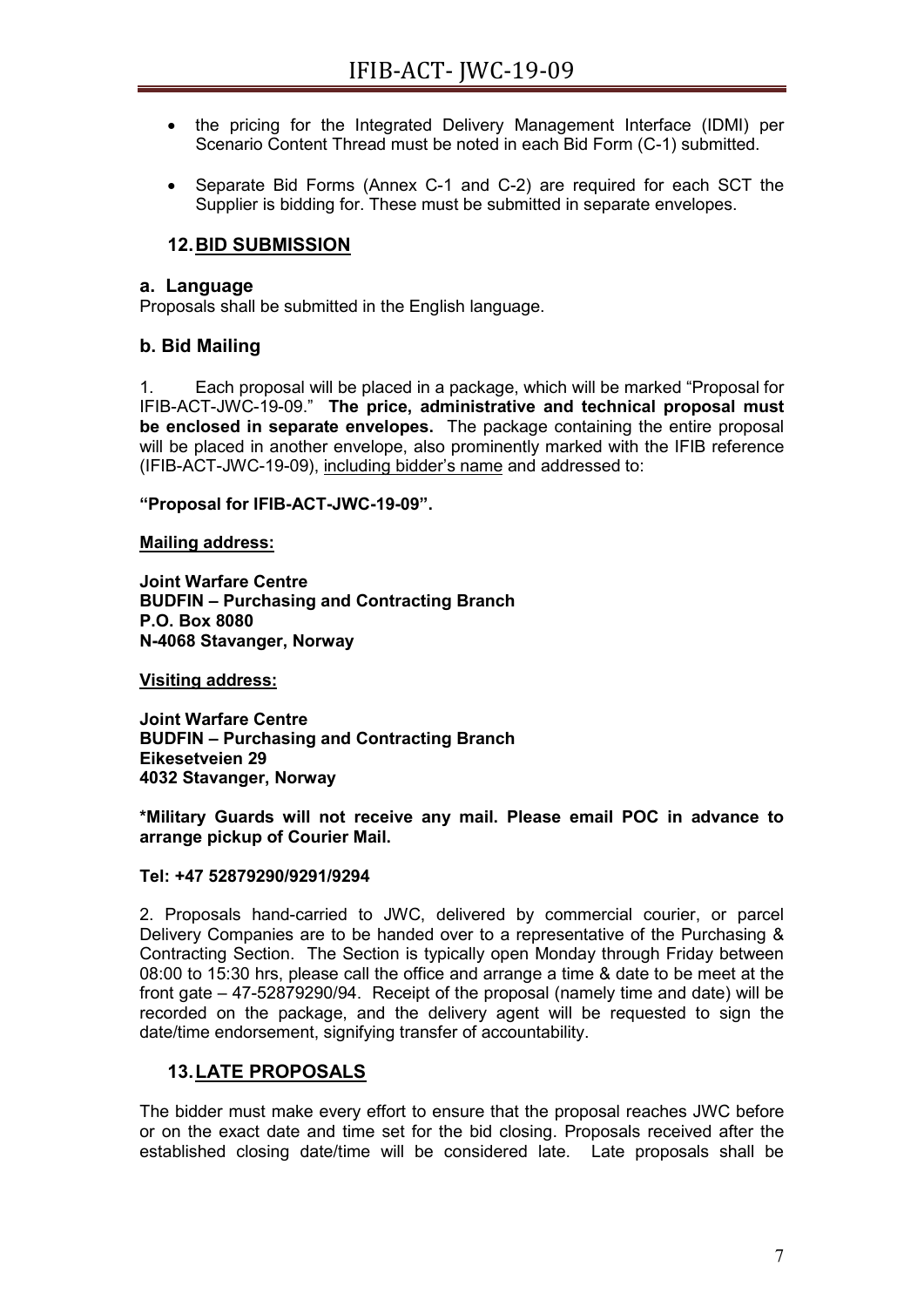considered only if arrived before the contract has been awarded and on condition that their failure to arrive on time can be attributed to the following circumstances:

a. A bidder will not be held responsible for service delays, so long as a proposal was sent (Registered Mail or by Certified Mail) through commercial channels at least five (5) days before the bid closing. An official Post Office date stamp or service receipt will be required in order to substantiate reason for delay.

b. Mishandling by JWC personnel upon or after receipt.

Other late proposals cannot be considered for award. These proposals will be treated as non-responsive and will be returned unopened to the bidder, at his expense.

## **14.BID WITHDRAWAL**

A bidder may withdraw his proposal up to the date and time specified for the bid closing, by written or facsimile notice to JWC Contracting Officer. The proposal will be returned unopened to the bidder, at his expense.

## **15.BID CLOSING DATE**

Proposals must be received at JWC **not later than 13:00 hours (local time),**

**25-July-2019**. At that time and date, bidding will be closed.

## **16.BID VALIDITY**

Proposals submitted shall remain valid 120 days after bid closing date. JWC reserves the right to request an extension of validity if a decision cannot be made within this time. Bidders will be entitled to either grant or deny this extension of validity. JWC will interpret a denial as a withdrawal of the proposal.

## **17.DURATION OF THE CONTRACT**

The contract awarded through this IFIB will be for an initial period effective from the date of last signature, with the option to extend the contract at the minimum one (1) year at a time. Notice of execution of the optional year(s) will be provided in writing by the Contracting Officer no later than 60 days prior to current contract expiration date.

#### **18.BID EVALUATION**

#### **a. Responsibility**

The evaluation of Proposals and the determination as to the responsiveness and technical adequacy of the services offered will be the responsibility of JWC Contract Award Committee (CAC) and shall be based on information provided by the bidders. JWC is not responsible for seeking any information that is not easily identified and available in the proposal package.

#### **b. Price Comparison**

For the purpose of price comparison, all quoted prices will be in NOK.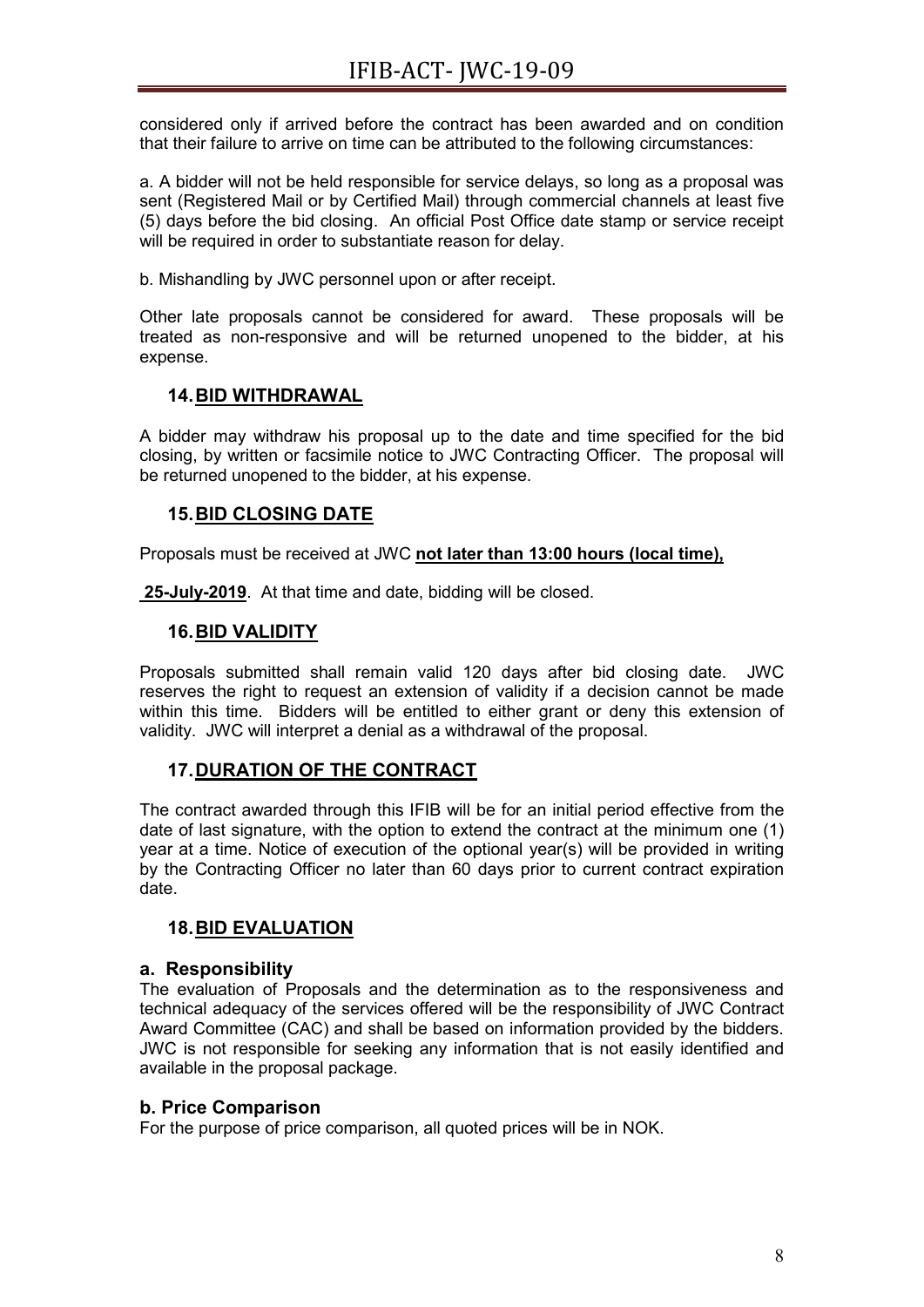## **c. Evaluation Process**

JWC CAC will make the evaluation of bids solely on the basis of the requirements specified in this IFIB. Bids will be evaluated by the CAC by using scoring system based upon the technical and price proposals received from the bidders in response to this IFIB. The contract shall be awarded to the bidder submitting the admissible bid proposing the *Best Value* offer.

## **1. Administrative and Technical Compliance**

Only the bidders meeting the requirements of the exclusion and selection criteria will have their bid evaluated in terms of quality and price. Prior to the commencement of the Price and Technical Evaluation, Bids will be reviewed for compliance with the Bid Submission Requirements of this IFIB. They are as follows:

- a. The bid was received by the Bid Closing Date and Time
- b. The Bid is complete, (i.e. contains a separate administrative, technical and financial Bid), and it comes in three separate and closed envelopes as stated in Point 10.
- c. The bidder has submitted originally signed copies of the required Certificates and documents (Envelope A).
- d. The technical Proposal is complete and meets the purpose of this IFIB.

**A bid that fails to conform to the above requirements may be declared noncompliant and may not be evaluated further by the JWC CAC (selection criteria: pass or fail).**

## **2. Technical Proposal Evaluation.**

The quality of technical offers reaching this stage will be subjectively evaluated in accordance with the award criteria. The associated weighting will be a 60/40 split between the evaluated technical score (60) and total price (40).

- a. The Assessment of technical quality will be based on the ability to meet the purpose of the contract as described in the Statement of Work. To this end, the technical proposal shall contain the following information to allow evaluation of the bid according to the technical criteria mentioned below:
	- 1. Description of how the contract shall be organized and implemented in response to services requested in the Statement of Work (Suppliercreated Annex B-1). Bidders must submit one (1) form per Scenario Content Thread.
	- 2. The bidder must fill out Annex B-2 for Quality Control and Evaluation Criteria Matrix. This includes Past Performance information and required attachments are mandatory for 3 line items. Bidders must submit one (1) criteria form per Scenario Content Thread.

Responses should be reflected in the provided column in the B-2 document itself or a separate Word document.

3. The information in the technical proposal must be consistent with the Statement of Work and such technical proposal must be signed by the bidder.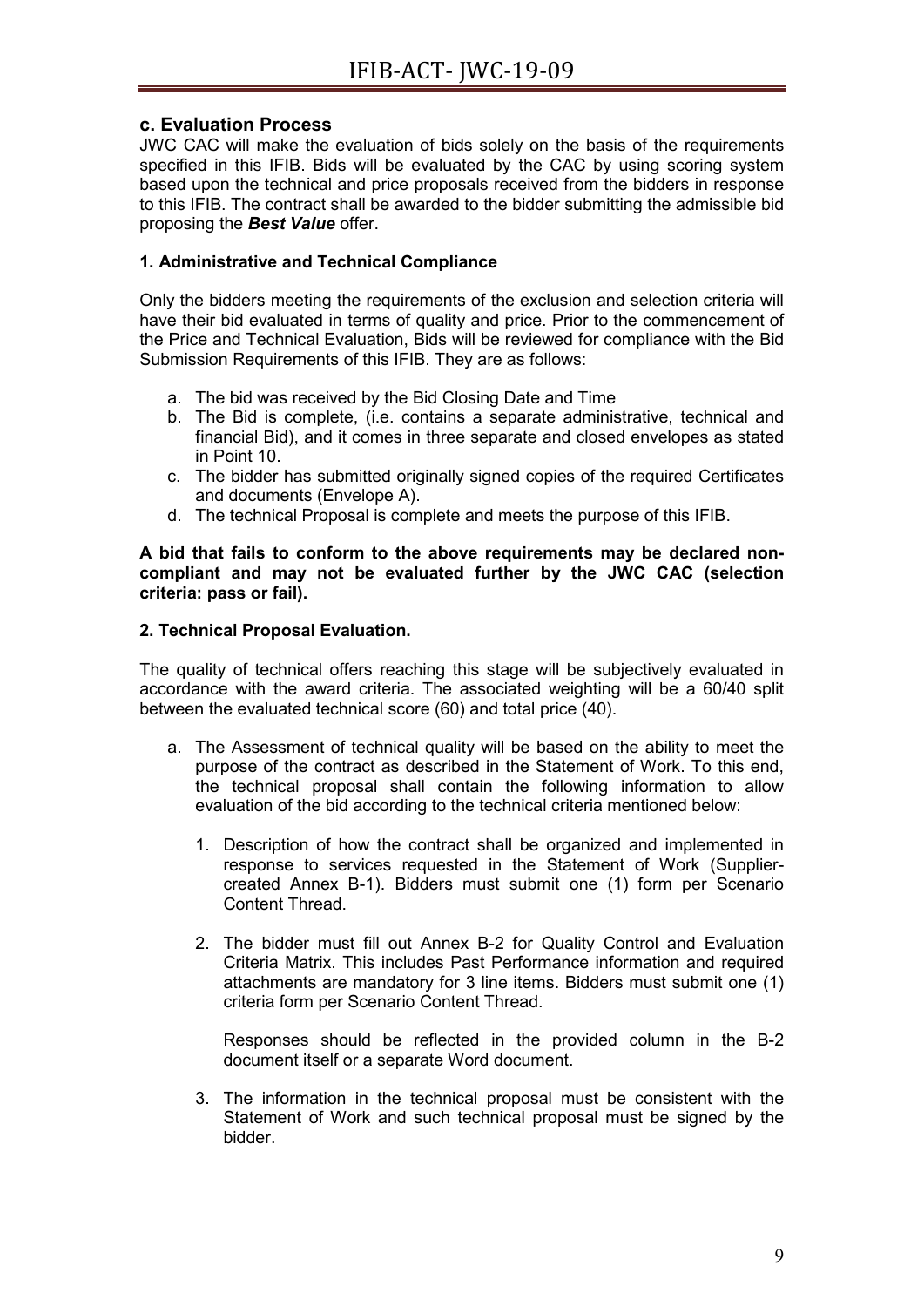#### **3. Financial Proposal Evaluation.**

The financial evaluation will be made on the basis of the price offered in Annex C-1 and C-2 Financial Proposal. The total price of Annex C-1 and C-2 will be evaluated.

- a. The Financial Proposal
	- 1. The financial proposal should be presented in the format provided in Annex C-1 and C-2. These forms should not be altered by the Bidder.
	- 2. Prices must be quoted in NOK.
	- 3. Prices must be quoted free of all duties, taxes (such as VAT) and other charges.
	- 4. Costs incurred in preparing and submitting tenders are borne by the bidder and shall not be reimbursed.

#### **d. Clarification of Proposals and Discussions**

During the proposal evaluation process, JWC reserves the right to discuss any proposal with the bidders in order to clarify what is being offered (technical capabilities, financial information, investment plan, etc.) and to resolve any potential areas of non-compliance. However, no change to the content of the proposal (technical, financial, etc.) shall be permitted.

## **19.COMMUNICATIONS AND CONTACTS FOR CLARIFICATION**

#### **18.1 Communications in General**

Any communications related to this IFIB, between a prospective bidder and JWC shall only be through the JWC Contracting Officer and/or JWC Contracting Specialist; only such persons may, during the solicitation and evaluation period, answer inquiries regarding this IFIB. There shall be no contact with regards to this IFIB with other JWC or NATO personnel. This is to maintain all bidders on an equal and competitive footing. Bidders not following this rule will be disqualified.

#### **18.2 Bidders Request for Clarification**

Bidders should seek clarification as soon as possible. Any explanation desired by a bidder regarding the meaning or interpretation of this IFIB, specifications etc., must be requested in writing (facsimile or email) to the Contracting Officer and/or Contracting Specialist. The Contracting Officer must receive clarification requests by **03 July 2019**. It is the Contracting Officer's exclusive right to deny or grant an extension of the closing date.

Information given to a bidder will be furnished to all prospective bidders, by way of a clarification to the IFIB. Oral explanations or instructions will not be binding unless confirmed in writing by the Contracting Officer and/or Contracting Specialist.

A Bidder's conference at JWC will be arranged at the JWC premises at Jåttå, Stavanger on **19 June 2019 at 13:00**.

The conference will offer the possibility to ask questions directly to key personnel. The conference questions will be recorded and answers posted on the JWC website after completion of the conference. Attendance is not mandatory in order to bid on this contract.

Bidders are kindly requested to return **Annex A-10 Bidder's Informational Meeting Registration Form** of those participating to the JWC POC not later than **12 June**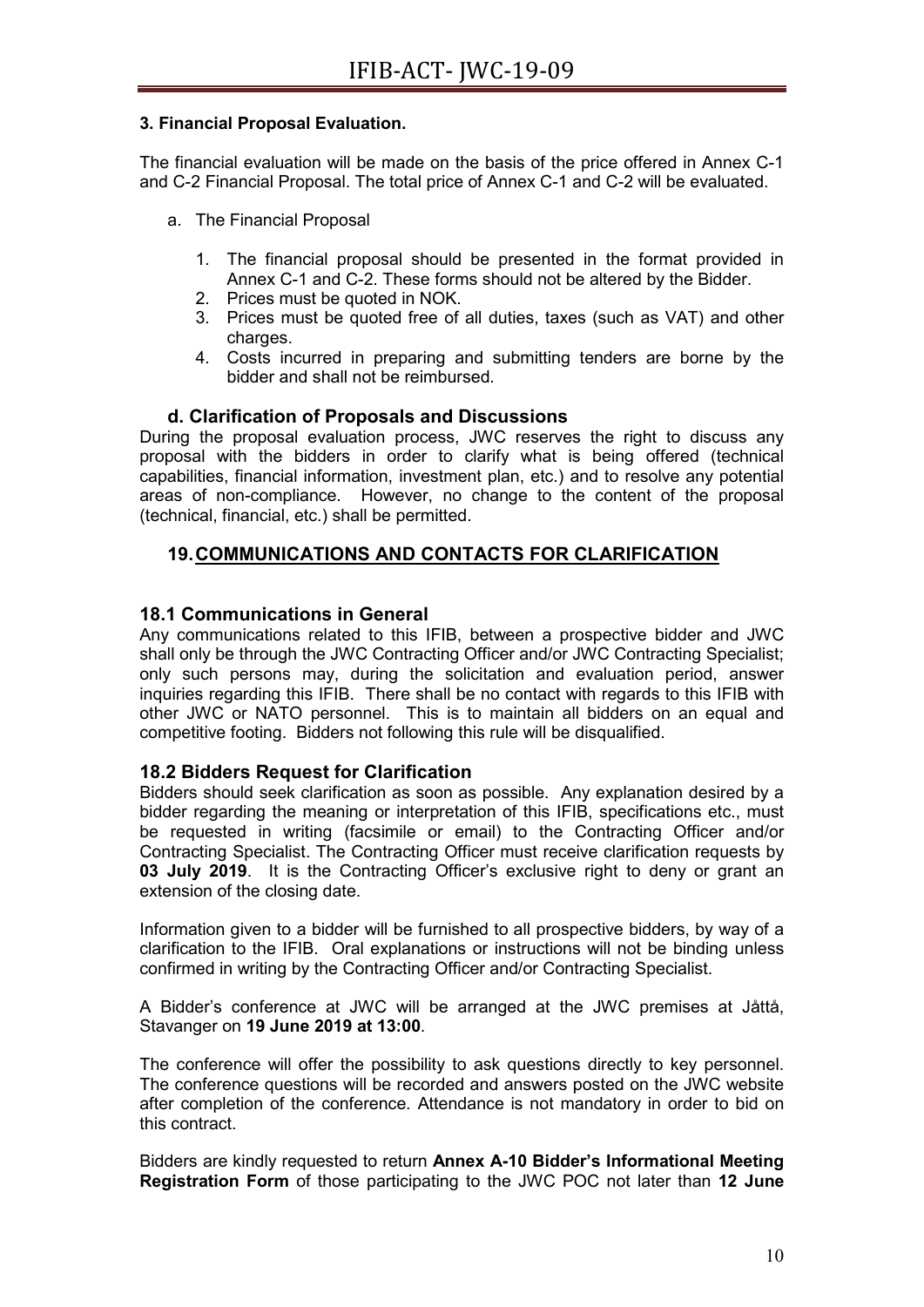**2019.** Please email the form to [pcs@jwc.nato.int](mailto:pcs@jwc.nato.int) and a confirmation email will be sent when received.

## **18.3 Point of Contact**

Mr Kjetil Sand, Contracting Officer Tel: +47 52 87 92 90 E-mail address: [kjetil.sand@jwc.nato.int](mailto:kjetil.sand@jwc.nato.int)

MSgt Julie Hansen, Contracting Officer Tel: +47 52 87 92 94 E-mail address: [julie.hansen@jwc.nato.int](mailto:julie.hansen@jwc.nato.int)

All correspondence is to be forwarded to group email box: **[pcs@jwc.nato.int](mailto:pcs@jwc.nato.int)**

Joint Warfare Centre BUDFIN – Purchasing and Contracting Branch ATTN: Kjetil Sand/Julie Hansen P.O. Box 8080 Gamle Eikesetveien 29 N-4068 Stavanger Norway

#### **ANNEXES:**

PART I Annex A-0 Bid Submission Form

PART I Annex A-1 Compliance Statement

PART I Annex A-2 Certificate of Legal Name of Bidder

PART I Annex A-3 Certificate of Independent Determination

PART I Annex A-4 Certificate of Bid Validity

PART I Annex A-5 Certificate of Exclusion of Taxes and Charges

PART I Annex A-6 Certificate of Authorization to Perform

PART I Annex A-7 Past Performance Sheet

PART I Annex A-8 Compliance Sheet

PART I Annex A-9 Certs for technical and/or service quality programmes (e.g. ISO)

PART I Annex A-10 Bidder's Conference Registration Form

PART I Annex B-2 Quality Control and Evaluation Matrix per SCT

PART I Annex C-1 Price Proposal per Scenario Content Thread PART I Annex C-2 Price Proposal per Work Unit

## **All Annexes are in a Separate PDF file**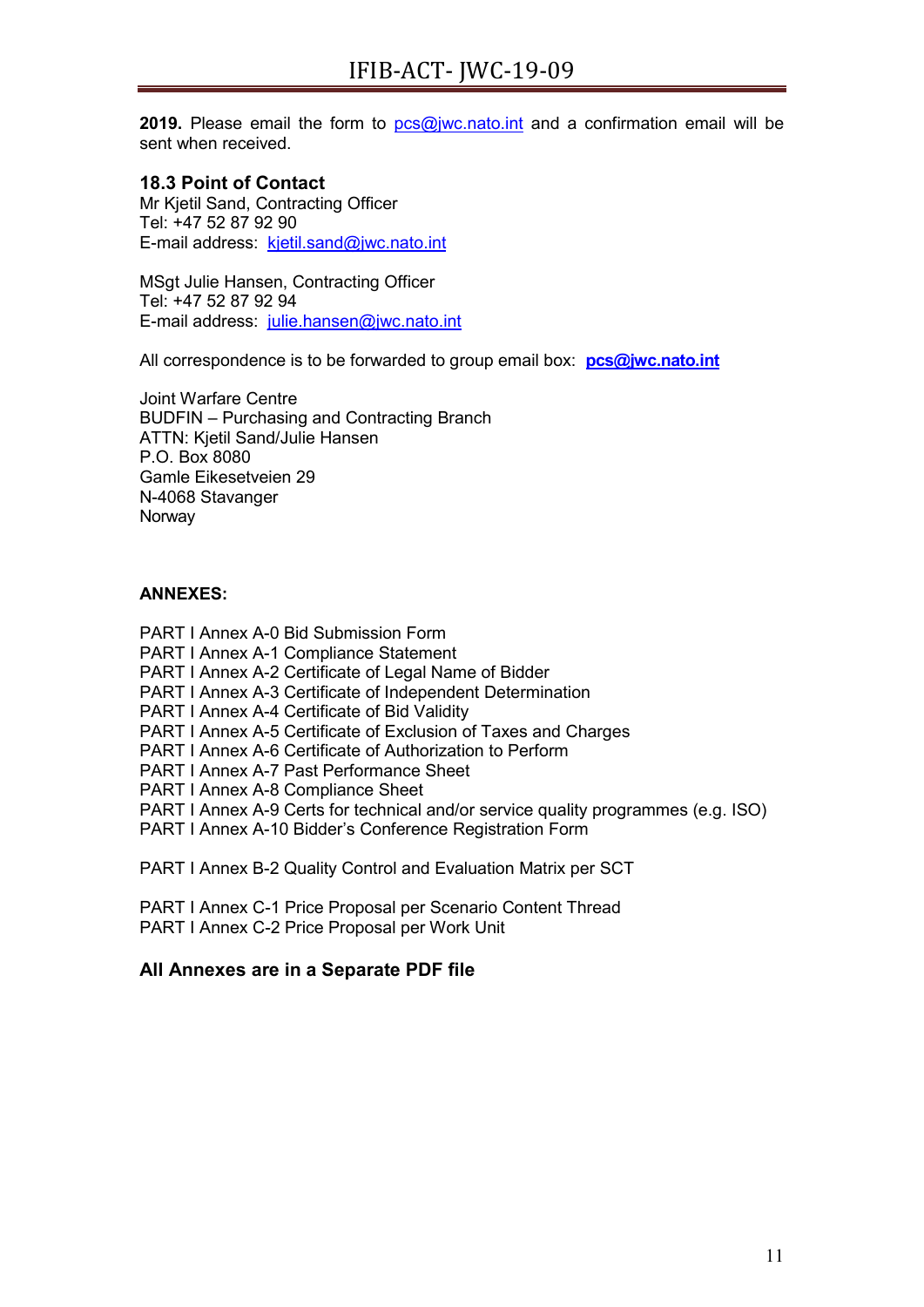# **PART II**

# **SECTION A - GENERAL TERMS AND CONDITIONS**

# **IFB-ACT-JWC-19-09**

# **(CONTRACT NO.: JWC-19-C-XXXX)**

# **SCENARIO DELIVERABLE SUPPORT CONTRACT (SDSC) -OCCASUS**

# **TABLE OF CONTENTS**

- 1. PART II SECTION A General Terms and Conditions
- 2. PART II SECTION B Per Nature of the Contract
- 3. PART III SECTION A Contract Management Data
- 4. PART III SECTION B Statement of Work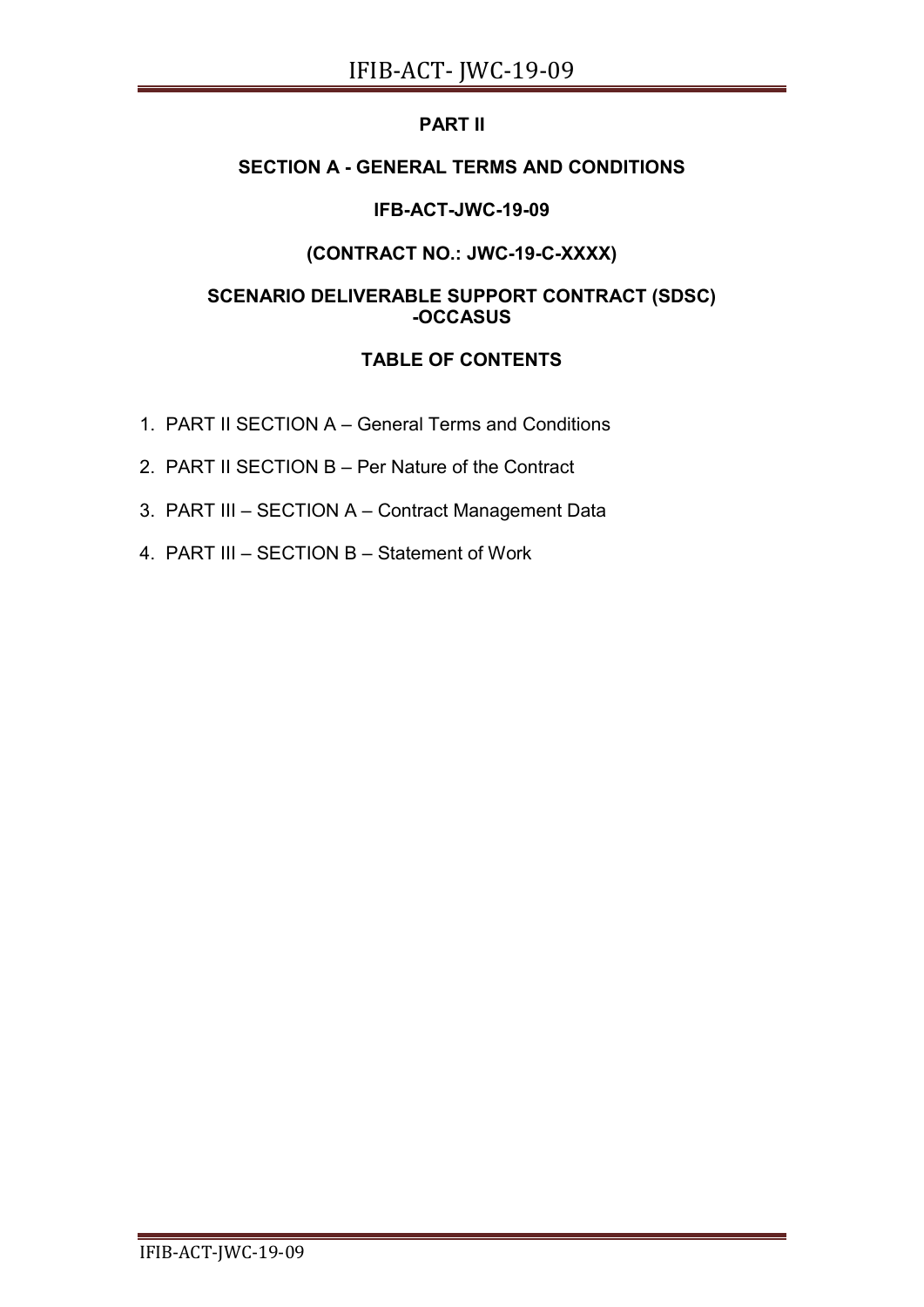# **PART II GENERAL PROVISIONS**

# **1. ORDER OF PRECEDENCE**

In the event of any inconsistency in this contract, unless otherwise provided herein, the inconsistency shall be resolved giving precedence in the following descending order:

- $1<sup>st</sup>$  Purchase Order Terms<br> $2<sup>nd</sup>$  Special Terms and Con
- 
- $2<sup>nd</sup>$  Special Terms and Conditions<br> $3<sup>rd</sup>$  These General Provisions (Bo)  $3^{\text{rd}}$  These General Provisions (Part II)<br> $4^{\text{th}}$  The Statement of Work (Part III)
- $4<sup>th</sup>$  The Statement of Work (Part III)<br> $5<sup>th</sup>$  The formal Bid or Proposal accer
- The formal Bid or Proposal accepted by JWC

## **2. DEFINITIONS**

As used throughout this Contract, the following terms shall have the meanings as set forth below;

- a. "Acceptance" means the action by which the JWC acknowledges that the Supplier has fully demonstrated that the Supplies delivered are complete and operational.
- b. "JWC" means the Joint Warfare Centre. Joint Warfare Centre (JWC) is set up by the North Atlantic Council under Article 14 of the Protocol on the Status of International Military Headquarters, 1952), (Paris Protocol).
- c. "Contracting Officer" means the person executing and managing this contract on behalf of JWC.
- d. "Contract" means the contractual instrument (purchase order or written agreement) to which these General Rules and Conditions apply.
- e. "Delivery" means, as applicable, the exact or latest possible date(s) by which the Supplier shall deliver Supply (Goods or provide the Services) to the JWC under the Contract.
- f. "NATO" means the North Atlantic Treaty Organisation.
- g. "Supplier" means a party that supplies Goods or Services.
- h. "Day" means any calendar day.
- i. "COR/COTR" means the Contracting Officer's Representative.
- j. "Force Majeure" means an event or effect that can be neither anticipated nor controlled, provided that such event or effect is not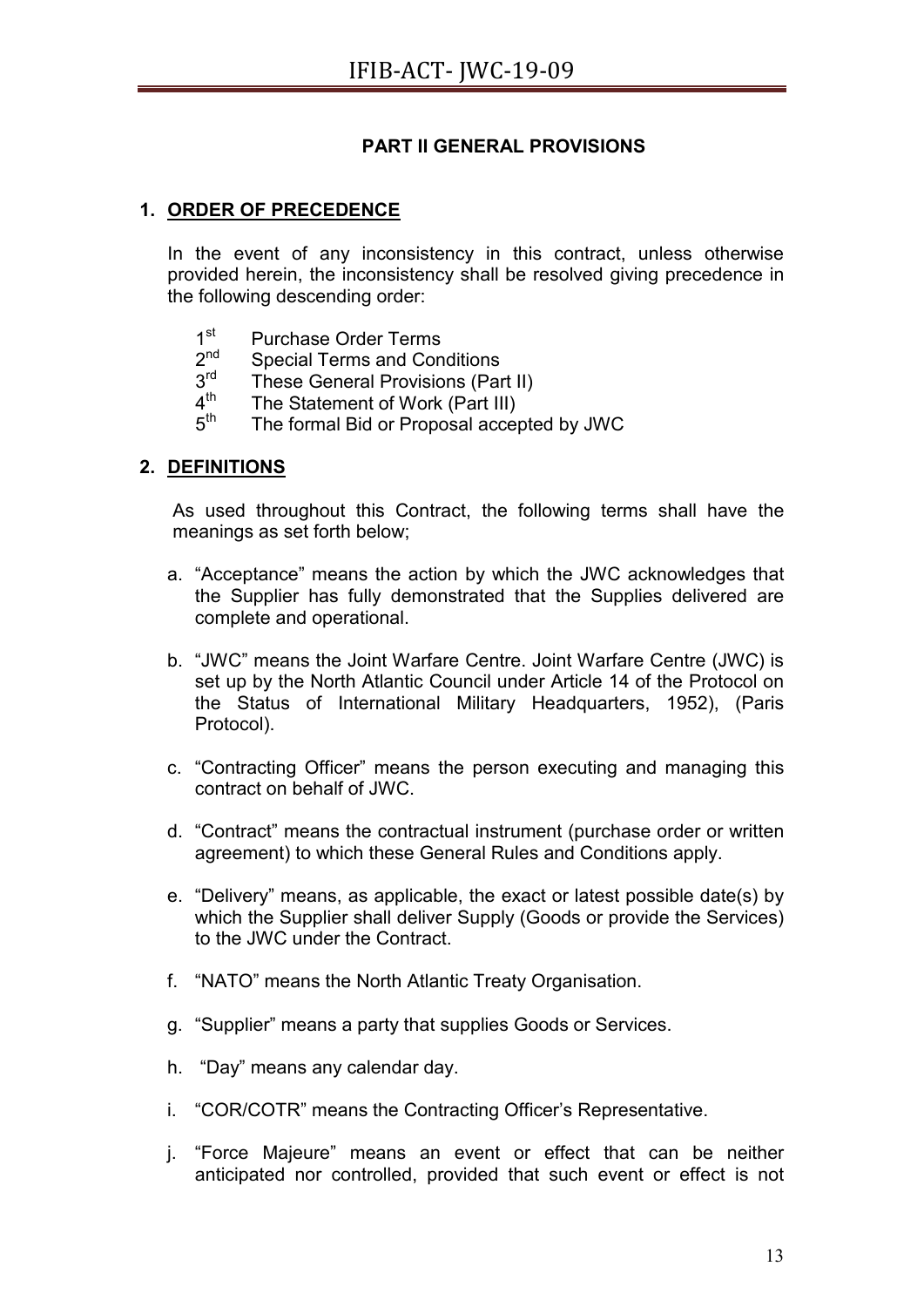attributable to the fault or negligence of the Supplier and cannot be prevented by it. The term includes both acts of nature (e.g., floods and hurricanes) and acts of people (e.g. riots and wars). Neither strike nor labour stoppages by the Supplier's workforce nor civil unrest shall constitute Force Majeure.

- k. "Goods" means any and all of the products to be supplied by the Supplier to the JWC under the Contract, including any replacement parts furnished pursuant to a warranty or otherwise, regardless of whether the price(s) for such Good(s) is or are separately indicated.
- l. "Sub-Contractor" means a Third Party who has entered into an agreement with the Supplier for the provision of Supply under this **Contract**
- m. "Subcontract" means, except as otherwise provided in this Contract, any agreement or contract made by the Supplier with any other party in fulfilment of any part of this Contract, and any agreement, contract or subcontract hereunder.
- n. "Work" means all work which the Supplier shall perform or cause to be performed under this Contract.
- o. "Supplies" means the Services and the Goods identified in the Contract.
- p. "Services" means any and all services to be provided by the Supplier to the JWC under the Contract, including but not limited to applicable consultancy, report, design work, creation or licensing of intellectual property, training, installation, maintenance, repair or other after-sales service.

# **3. AUTHORIZATION TO PERFORM**

- a. The Supplier warrants that:
	- (1) it and its Sub-Contractors, if any, have been duly authorized to provide the required services and to do business in Norway;
	- (2) it and its Sub-Contractors, if any, have obtained or will obtain all necessary licenses and permits required in connection with the Contract;
	- (3) it and its Sub-Contractors, if any, will fully comply with all the laws, decrees, labor standards and regulations of Norway during the performance of the Contract; and
	- (4) attainment of any license, permit or authorization that is required for provision of the Supplies shall be sole obligation of the Supplier.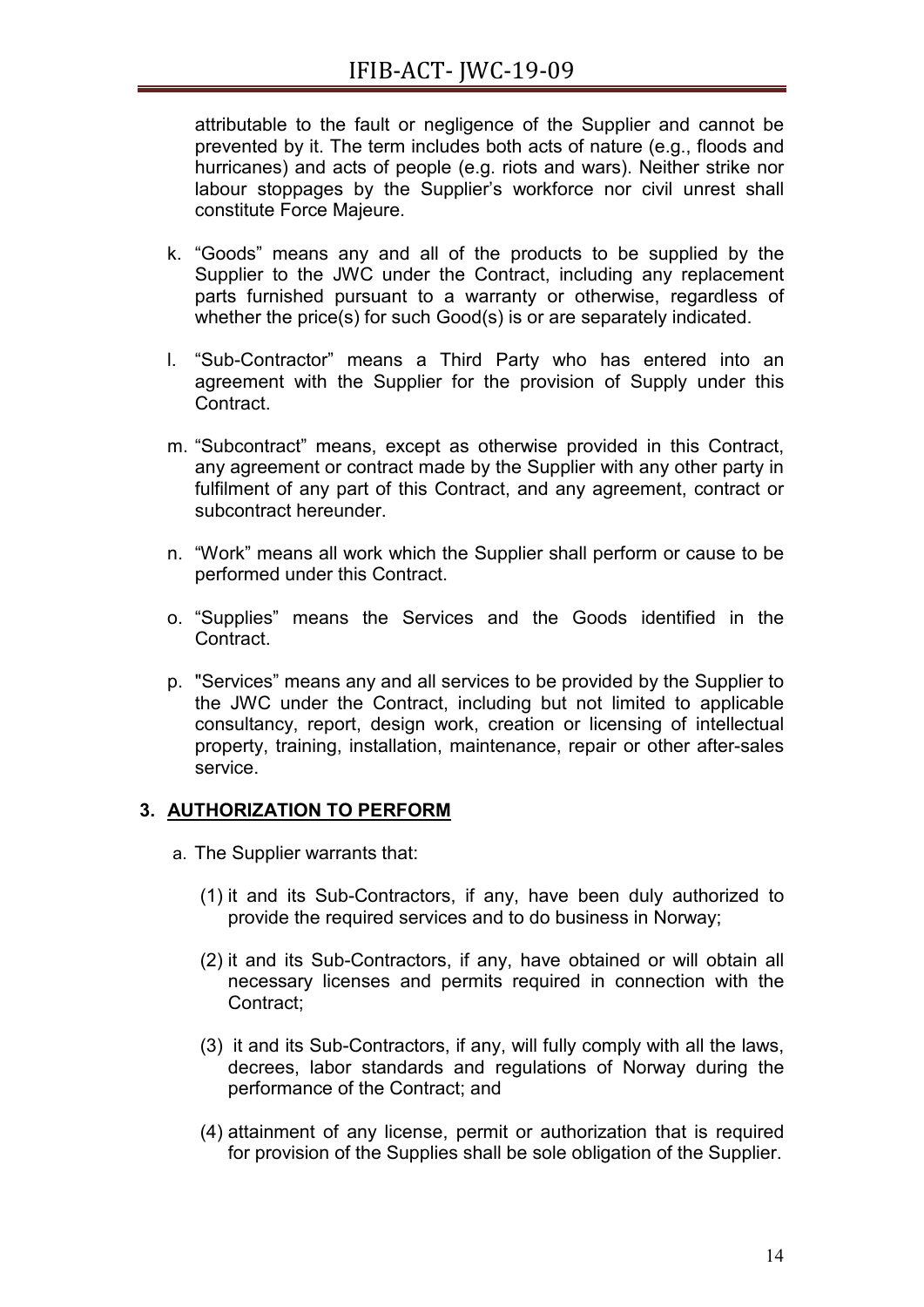(5) In line with these contractual terms and conditions, the Supplier must provide the details/paperwork of your corporate registration in Norway. The required documentation must be provided at your earliest opportunity but not later than 4 weeks prior to contract start date.

# **4. SUPPLIER'S STATUS AND AUTHORIZATIONS**

- a. The Supplier, its personnel and Sub-Contractors, if any, shall not be considered in any respect as being employees, organs or agents of the JWC or NATO. Nothing in this Contract shall be construed as creating a partnership or joint venture of any kind. Neither Party shall be authorized to bind the other Party legally, financially or otherwise except as explicitly indicated in the Contract.
- b. No NATO privileges or immunities will be granted to Suppliers or its personnel. The SUPPLIER's personnel cannot become members of NATO MWA funded activities, e.g. Jatta Community Club, JWC Friendship Club, or the Sports Clubs.
- c. The NATO SOFA or Paris Protocol does not apply to the Supplier or sub-contractor, or to their respective personnel. Work permits and residency permissions must be obtained in accordance with Norwegian law where applicable.

# **5. ASSIGNMENT AND SUB-CONTRACTING**

- a. The Supplier shall not assign, transfer, pledge, subcontract or make other disposition of the Contract either in whole or in part except with the express written consent of the JWC and in accordance with the following reservations:
	- 1. any modifications, including changes, additions or deletions and instructions under this Contract shall not be binding unless agreed in writing by the Contracting Officer.
	- 2. Sub-Contractors' personnel shall be nationals of NATO member States, unless specifically authorized by the Contracting Officer.
	- 3. the Supplier shall determine that any Sub-Contractor proposed by him for the furnishing of Supplies which shall involve access to classified information in the Supplier's custody has been granted an appropriate security clearance by the Sub-Contractor's national authorities, which is still in effect, prior to being given access to such classified information.
	- 4. the Supplier shall be fully responsible for its Sub-Contractors and in any Subcontract shall bind the Sub-Contractor by the same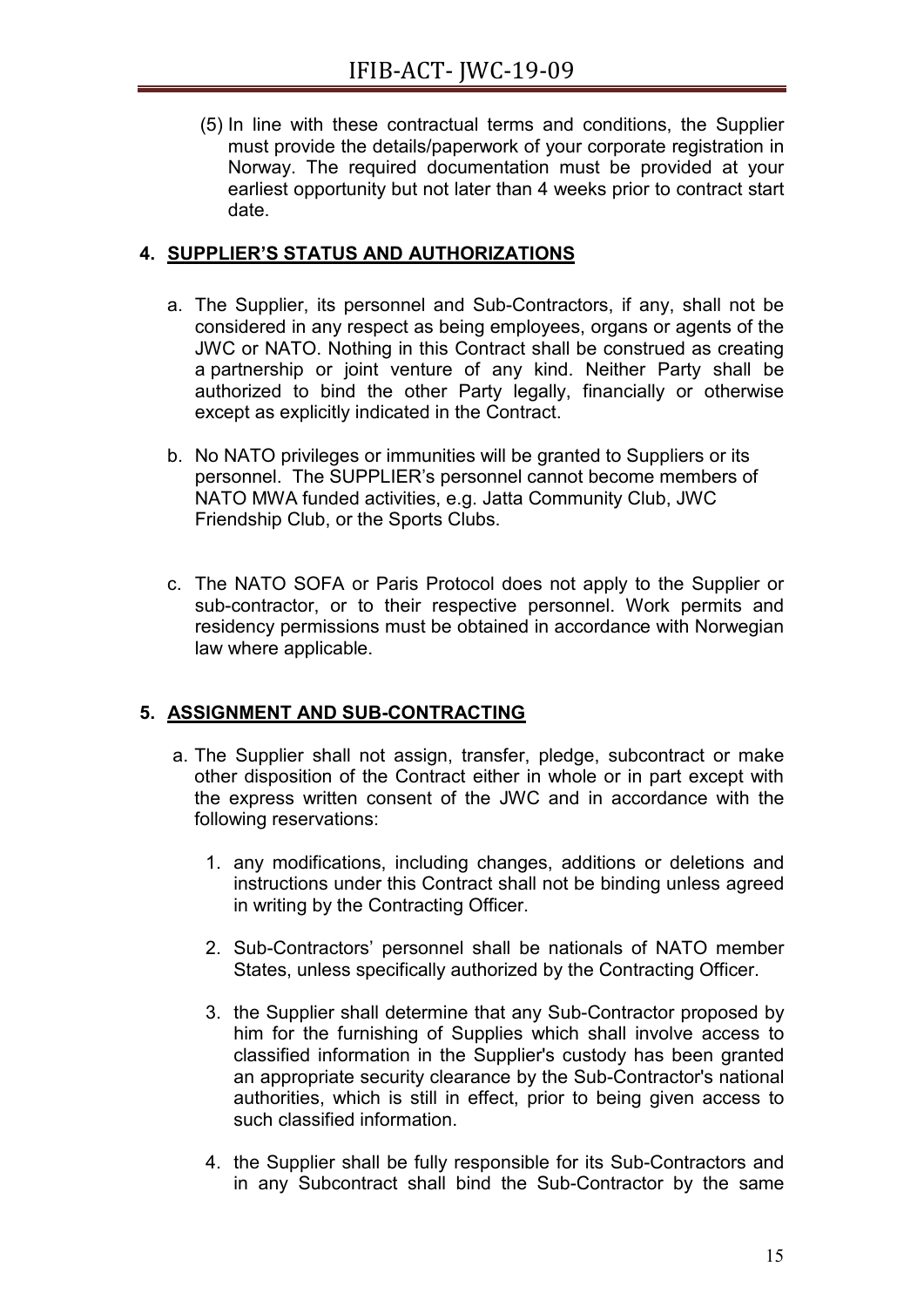terms and conditions by which the Supplier is bound under the Contract. Any subcontracting shall not relieve the Supplier from any liability or obligation under the Contract.

# **6. GUARANTEES OF THE SUPPLIER**

- a. The Supplier declares that the Supplies:
	- (1) are of the quality(ies), quantity(ies) and description(s) required by, and conform to the terms or reference or technical specification of the Contract;
	- (2) fully comply with applicable laws, directives, rules and regulations; and
	- (3) are free from any right or claim of a third party, including rights based on industrial or intellectual property.
- b. The Supplier further declares that:
	- (1) it is competent to perform the Services; and
	- (2) it has necessary associated capacities and qualifications, including knowledge, certifications, skills and personnel.

# **7. SERVICE AND PARTS AVAILABILITY**

Unless as specified otherwise in the Technical Specifications, the Supplier and his Sub-Contractors will maintain and furnish a source of an adequate supply of services, components, spare parts and sub-assemblies to properly maintain the supplies for a period of minimum five (5) years from Contract Effective Date.

# **8. NOTICE OF SHIPMENT**

- a. At the time of delivery of any Supplies to a carrier for transportation, the Supplier shall give notice of shipment to the Contracting Officer and to such other persons or installations as are designated by the Contracting Officer. If such instructions have not been received by the Supplier at least one (1) working day prior to such delivery to a carrier, the Supplier shall request instructions from the Contracting Officer concerning notice of shipment to be given.
- b. The following information shall be included in such notification:
	- (1) Contract number;
	- (2) Shipping address;
	- (3) From: (Name and complete address of consignor) To: (Name and complete address of consignee);
	- (4) Listing of supplies by Contract Items(s);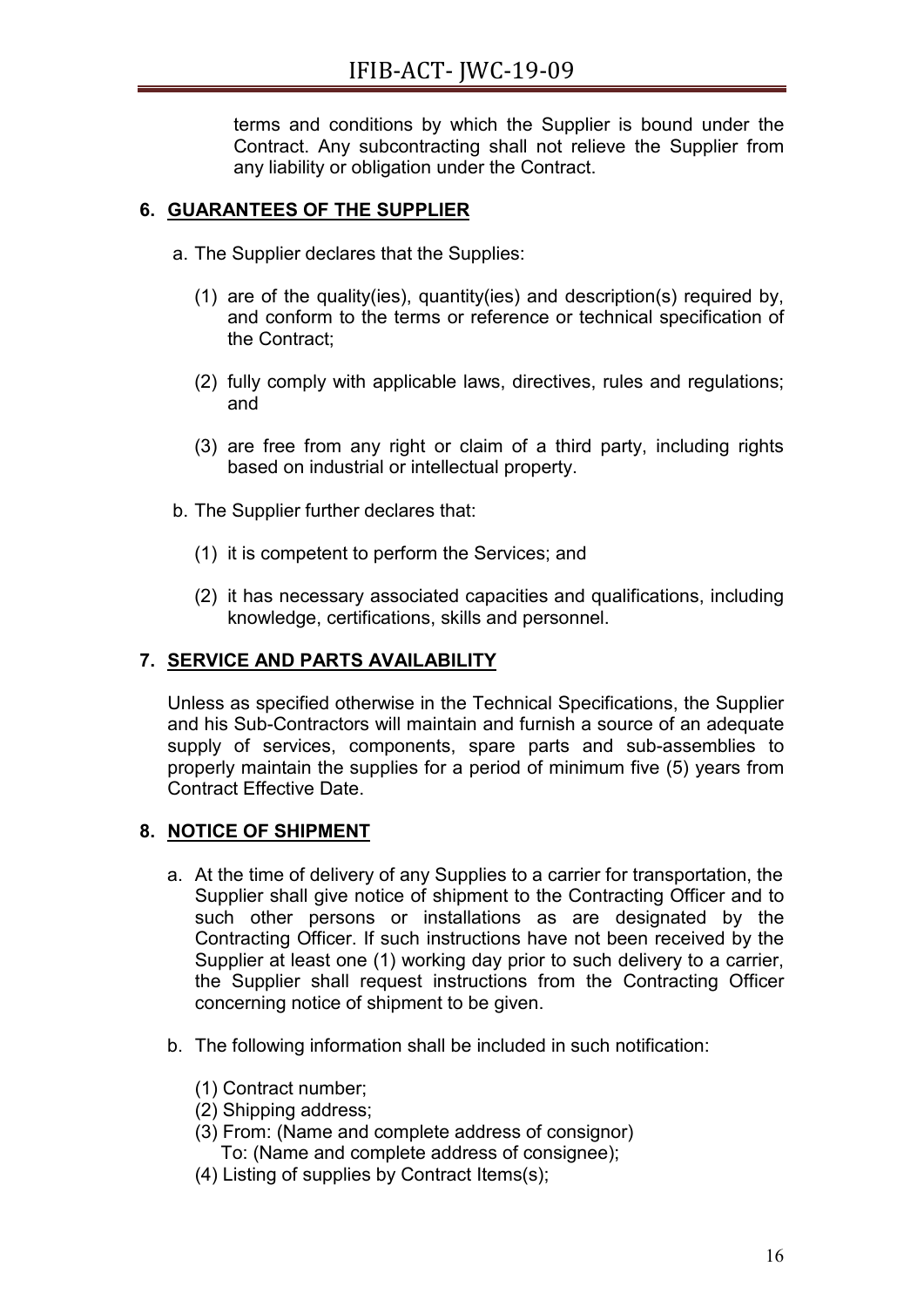(5) Number of and marking on packages(s);

(6) Weight and dimensions of packages(s);

(7) Name and address of Carrier, mode and date of shipment with waybill

Number;

(8) Customs documents required by the Supplier (if applicable).

# **9. SECURITY**

- a. The Supplier shall comply with all security requirements prescribed by the JWC and the National Security Authority or designated security agency of each NATO country in which the Contract is performed.
- b. The Supplier shall be responsible for the safeguarding of NATO classified information, material and equipment entrusted to him or generated by him in connection with the performance of the Contract.
- c. Any known or suspected breaches of security or other matters of security significance is a violation of the professional confidentiality between the Parties, and may constitute a criminal offence under Norwegian law. Violations are to be reported immediately to the other Party by the Party, who becomes aware of the violation, and to the appropriate authorities in order to institute investigations.
- d. If security violations occur, the Party being exposed to the violation is entitled to immediately declare the Contract void, and to claim penalties and compensation as set out in Article 22 below.

# **10.ACCEPTANCE**

- a. Acceptance or rejection of the Supplies shall be made as promptly as practicable after delivery, except as otherwise provided in this Contract.
- b. Acceptance shall be conclusive, except for latent defects, fraud, gross negligence amounting to fraud, or otherwise stated in the Contract. The formal Acceptance will take place when the following requirements have been met:
	- (1) availability at final destination of all Supplies;
	- (2) successful completion of acceptance testing;
	- (3) verification of the inventory;
	- $(4)$  satisfactory completion of all training or other services, if any, required by that date; and
	- (5) agreement between the JWC and the Supplier on a discrepancy list (if necessary) and corresponding clearance dates.
- c. When discrepancies exist and if these do not prevent satisfactory use or operation of the Supplies, the JWC may declare the acceptance provisional. In this case the JWC is authorized to withhold from payment an amount commensurate with the importance of the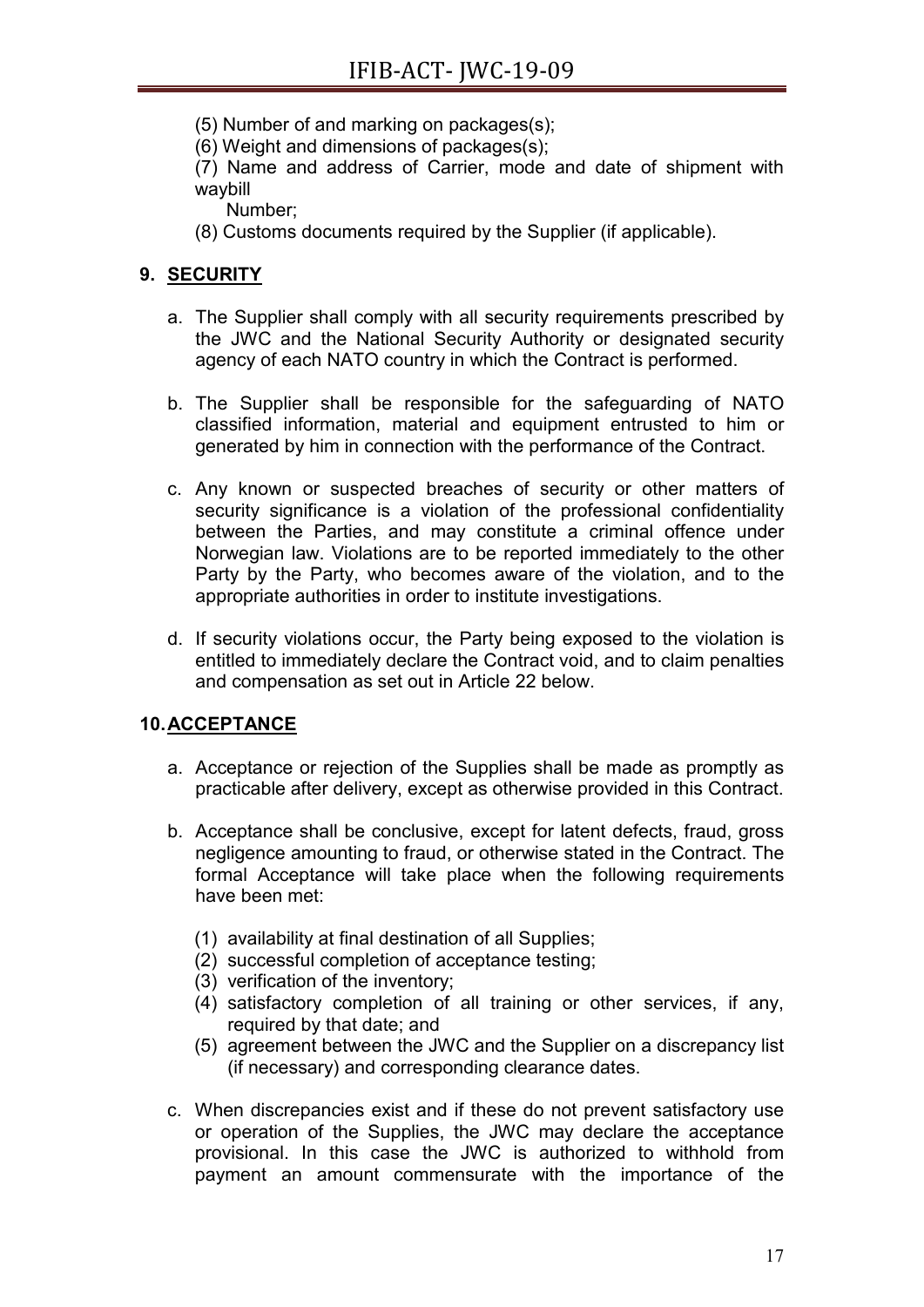discrepancies but in any case not less than ten (10) percent of the total contract value and this until all discrepancies have been cleared; at that time the Acceptance becomes final.

## **11.OWNERSHIP**

Unless specified elsewhere in this Contract, title to Supplies furnished under this Contract shall pass to the JWC upon Acceptance, regardless of when or where the JWC takes physical possession.

## **12.WARRANTY**

- a. The Supplier issues a warranty on the product for a period of 24 (twenty-four) months (warranty period), from the date of Delivery and Acceptance, certifying that the product fulfils the agreed standards. Under the warranty the Supplier is obliged to repair or put into working order any fault or defect at Supplier's own expense, no matter when JWC – within the warranty period notifies Supplier of the fault or defect.
- b. The provisions of this Article are equally applicable to any item replaced or repaired under warranty.
- c. The Supplier is liable for any and all faults or defects depreciating value or affecting the usability of the Supplies and depreciating or compromising the standards as defined in the Contract, or by Norwegian Law.
- d. The warranty applies to all faults or defects as described in this paragraph, and reported by the JWC before the expiration of the warranty period. The procedure shall be as follows:
	- (1) JWC is obliged to notify the Supplier in writing, of any fault or defect no later than 7 (seven) days after the JWC has identified or discovered the fault or defect.
	- (2) In case the Supplier is unable to replace or repair faults or defects occurring within the warranty period, the JWC is entitled to:
		- reduce the payment corresponding to the loss of functionality and technical value, provided that the fault or defect is only partly and does not affect the general usability of the Supplies;
		- If the fault or defect affects the general usability of the Supplies, set aside and declare the Contract void and subject to compensation, or request another Supplier to do the remaining and necessary works at Supplier's expense.
	- (3) Repairing of the defect should be reported in a protocol.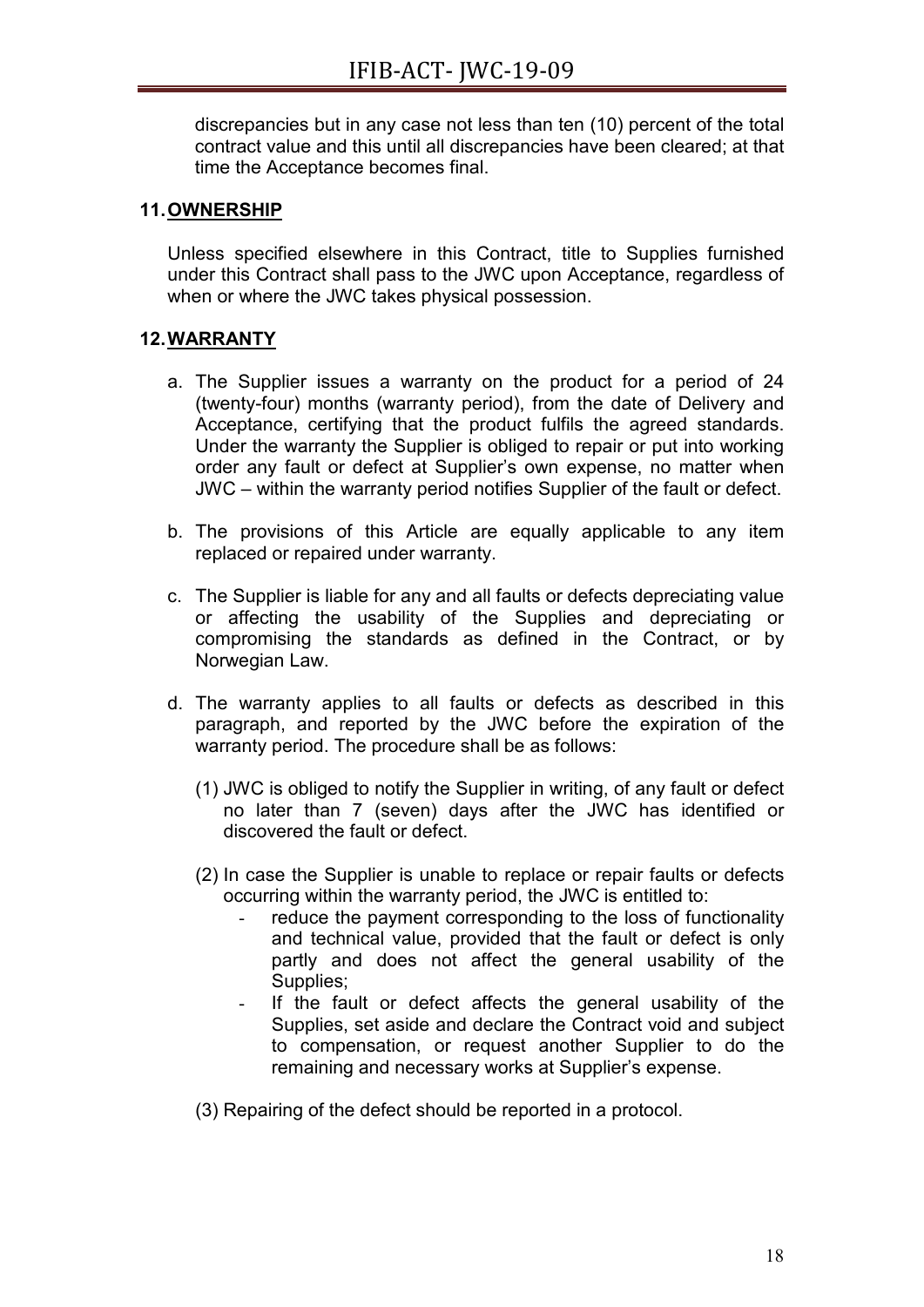- (4) In case of a provisional acceptance the warranty period starts at the date of provisional acceptance and ends twelve (12) months after the date of provisional acceptance.
- (5) Failure to agree upon any determination to be made under this Article shall be a dispute concerning a question of fact within the meaning of the "Disputes" Article of this Contract.
- (6) The rights and remedies of the JWC provided in this Article are in addition to and do not limit any rights afforded to the JWC by any other Article of the Contract.
- (7) The warranty period shall be extended by a period equal to the time taken by the Supplier to repair or replace the item (Supplies) under warranty.

## **13.EXPORT CONTROL**

The Supplier warrants that, if applicable all necessary permits related to export control or other associated arrangements shall be valid prior to contract award. Should the Supplier require export pre-approval the JWC Legal Office will be provided a preview of said Suppliers request PRIOR to the Supplier submission to a Government entity. Upon validation of request by the JWC Legal Office, subject agreement or request may be submitted to appropriate authority.

## **14.JWC REGULATIONS**

The Supplier shall comply with the applicable provisions of JWC regulations and Directives as communicated to it by the Contracting Officer.

## **15.SUPPLIER NOTICE REGARDING DELAY**

In the event the Supplier encounters difficulty in meeting performance requirements, or when he anticipates difficulty in complying with the Contract delivery schedule or date, he shall immediately notify the Contracting Officer in writing, giving pertinent details; provided, however, that this data shall be informational only in character and that this provision shall not be construed as a waiver by the JWC of any delivery schedule or date, or of any rights or remedies provided by law or under this Contract.

## **16.NOTICE OF ASSISTANCE WITH RESPECT TO PATENT AND COPYRIGHT INFRINGEMENT**

a. The Supplier shall report to the Contracting Officer, promptly and in reasonable written detail, each notice or claim of patent or copyright infringement based on the performance of this Contract of which the Supplier has knowledge.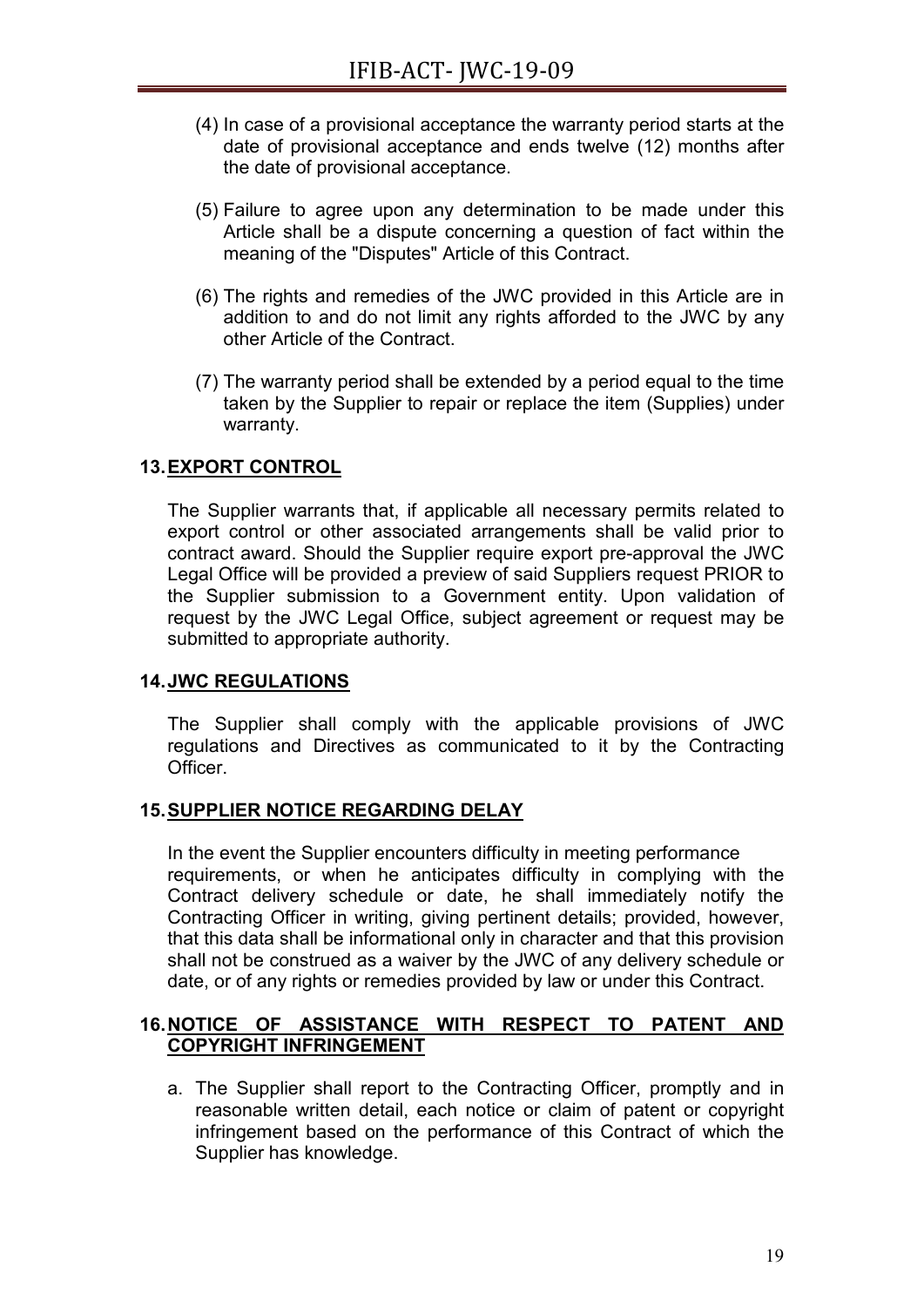- b. In the event of any claim or suit against the JWC on account of any alleged patent or copyright infringement arising out of the performance of this Contract or out of the use of any Supplies furnished or Work or Services performed hereunder, the Supplier shall furnish, free of charge, to the JWC, when requested by the Contracting Officer, all evidence and information in possession of the Supplier pertaining to such suit or claim.
- c. This Article shall be included in all Sub-Contracts.

# **17.INTELLECTUAL PROPERTY**

- a. Unless the Supplier has advised the JWC before the acceptance of the Contract on existing third parties or Supplier's rights arising otherwise than by virtue of this Contract, and with due regard to national security regulations, all rights in the results of work undertaken by, or on behalf of, the JWC for the purpose of this Contract, including:
	- (1) any technical data specifications, report, drawings, computer software data, computer programs, computer databases, computer software, to include source code, resulting from performance of experimental, developmental, integration, testing, or research work which was specified as an element of performance in this Contract, documentation including software documentation;
	- (2) design data, specifications, instructions, test procedures;
	- (3) training material produced or acquired in the course of such work without prejudice to the residual rights of the Supplier to use the same or similar materials on future occasions in connection with work carried out for the JWC;
	- (4) Plans, drawings, manuals or instructional materials prepared or required to be delivered under this Contract for implementation management, installation, operation, maintenance and training purposes; and
	- (5) in particular, all rights, including copyright therein,

will vest in and be the sole and exclusive property of the JWC.

b. Technical data and software delivered under this Contract shall be marked with the number of this Contract, name of the Supplier and the rights transferred to JWC.

# **18.SOFTWARE RELEASES AND UPDATES**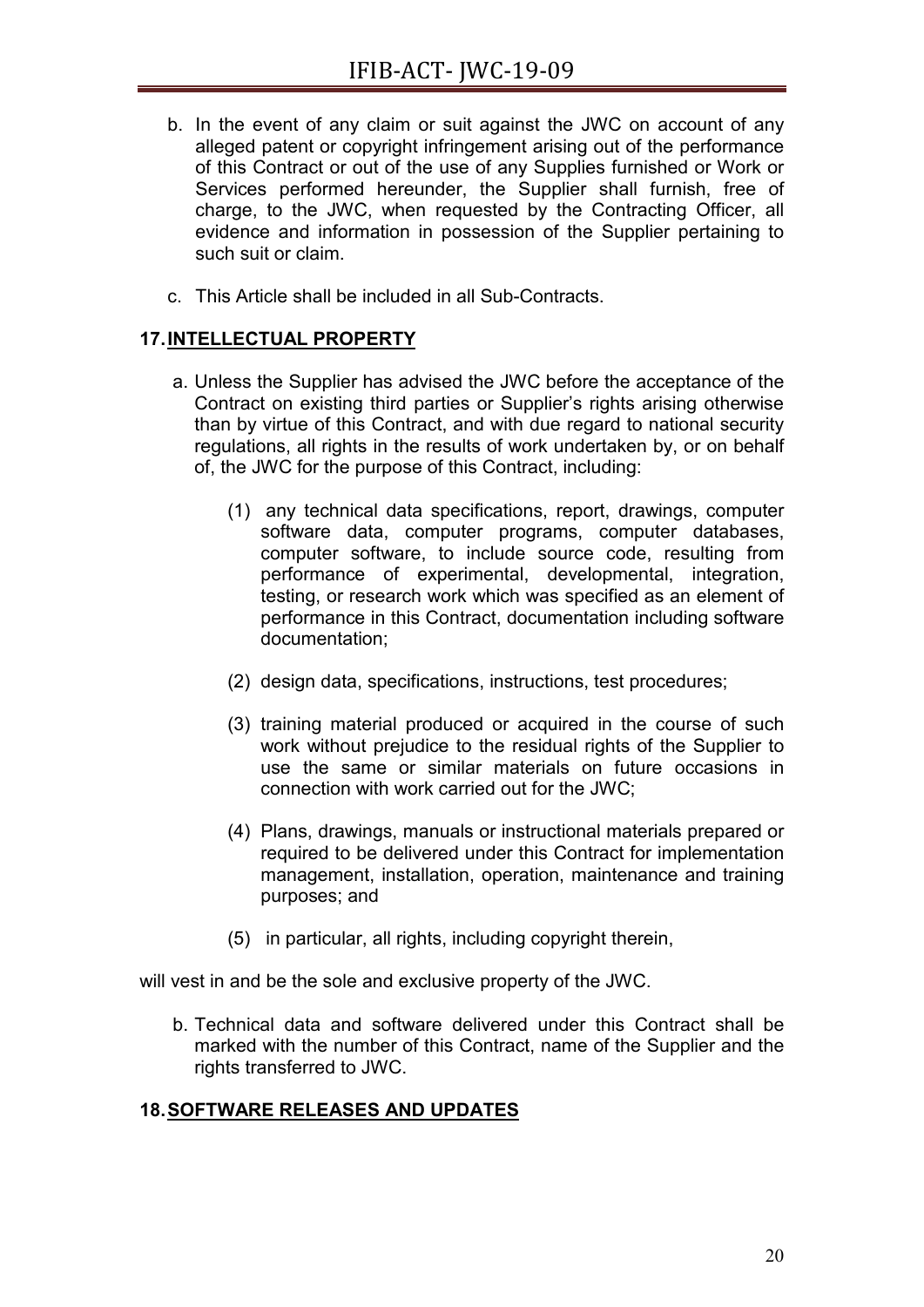- a. All software implemented on or delivered with the Supplies shall be at the start of Acceptance, the most recent versions or releases as available.
- b. The Supplier shall for duration of minimum five (5) years after Acceptance, and upon their availability, offer to the JWC all software changes, fixes and new releases. These shall be offered at no cost when they are offered free of charge on the commercial market.

## **19.QUALITY ASSURANCE AND CONTROL; AUDIT**

- a. The Supplier shall have established a quality assurance system based on ISO 9000 Standards as applicable to the work, describing in which manner the Supplier will secure that the work will satisfy all quality requirements. Such system shall be subject to JWC's review and the JWC has the right to audit the Supplier's quality assurance system at any time during the term of the Contract.
- b. The Supplier shall, during the execution of the Work, perform such control as necessary to ensure that the Work is performed in accordance with the quality requirements of the Contract and that adequate documentation verifying such control is provided to the JWC in a timely manner.
- c. The JWC shall have a right to monitor the Work continually during the term of the Contract to ensure that the Supplier is fulfilling the contractual obligations. The monitoring will be carried out by performing quality inspections and assessments to determine whether the Supplier is meeting necessary quantity and quality requirements. The Supplier shall make its facilities accessible for inspection.
- d. As a part of the quality assurance system the Supplier may be required to issue a Status Report on a regular basis. Typically such Report should contain the following:

(1) Summary of work completed in the reporting period, including work days used;

- (2) Current and/or anticipated problems/deficiencies, if any;
- (3) Closing date(s) for open issues, if any;
- (4) Comments/Queries.
- e. JWC reserves the right to inspect any facilities required by the Supplier or to fulfil the obligations of this Contract, at any time.
- f. The JWC audit personnel or any person designated by the Contracting Officer shall have the right to inspect or audit the Supplier's account books and to make such inspections or audits as may be considered necessary to verify and ensure strict compliance with all provisions of this Contract and with the applicable JWC Directives.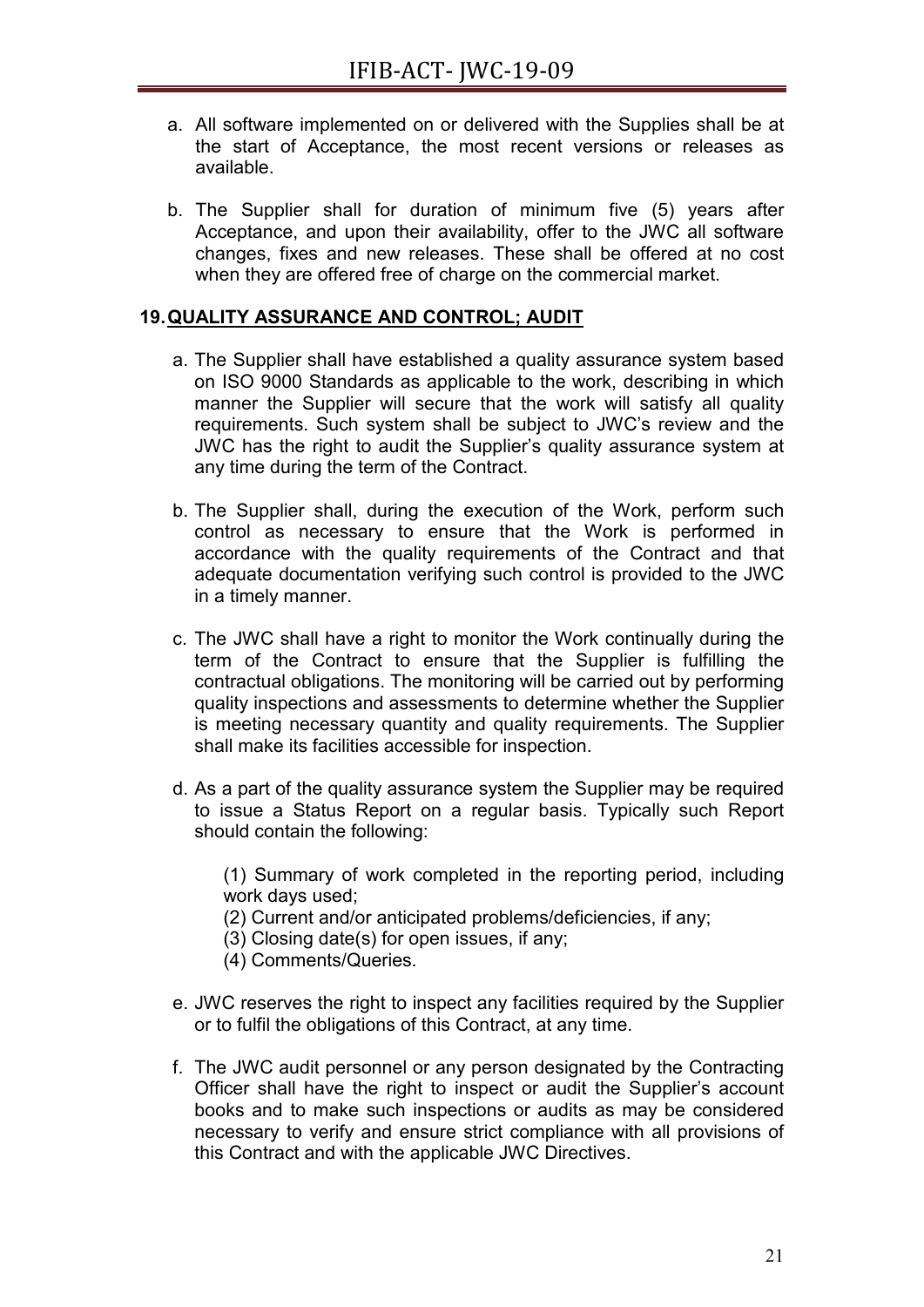- g. The Supplier agrees that the JWC or any of its duly authorized representatives shall, until the expiration of 5 (five) years after final payment under this Contract, have access to and the right to examine any pertinent books, documents, papers, and records of the Supplier involving transactions related to this Contract. The Supplier further agrees to include in all his Sub-Contractor(s) hereunder a provision substantially set for in this paragraph.
- h.

# **20. QUALITY IMPROVEMENT**

- a. If the quality inspections and assessments show a need for improvement the Supplier shall submit an action plan to the Contracting Officer. The plan shall contain information on how the Supplier will solve the issues and a time schedule for implementation of the improvements. The plan must be approved by the Contracting Officer in writing.
- b. The Supplier shall keep up with developments in its professional field and, subject to the written approval of the Contracting Officer, make changes to improve and develop the services provided to the JWC.

# **21. HEALTH, SAFETY AND INCIDENT PREVENTION**

The Supplier is obligated to ensure that personnel working inside the JWC areas are working in accordance with applicable national or local laws, codes and/or regulations as well as JWC Directives and Standard Operating Procedures (SOPs). If the Contracting Officer notifies the Supplier in writing of any non-compliance in the performance of this Contract, with safety and health rules and requirements and the Supplier fails to take immediate corrective actions, the Contracting Officer may order the Supplier to stop all or part of the Work until satisfactory corrective action has been taken. Such order to stop Work shall not entitle the Supplier to an adjustment of the price or other reimbursement for resulting increased costs, or to adjustments of the delivery or performance schedule.

# <span id="page-22-0"></span>**22.PENALTIES**

If, JWC impose penalties on the Supplier, such penalties shall amount to 0.5% (zero point five percent) of the total contract price for each Day following the delivery date(s) specified in the Contract, not to exceed 10% (ten percent) of the total contract price. The penalties for the delay may be deducted by the JWC from any sum(s) due, or to become due, to the Supplier.

# **23.DELAY NOT ATTRIBUTABLE TO THE SUPPLIER**

If at any time the Supplier is delayed in providing the Supplies or in fulfilling any other obligation under the Contract due to any cause beyond the Supplier's reasonable control, including but not limited to Force Majeure, the Contracting Officer may, by written notice, extend the delivery date(s) or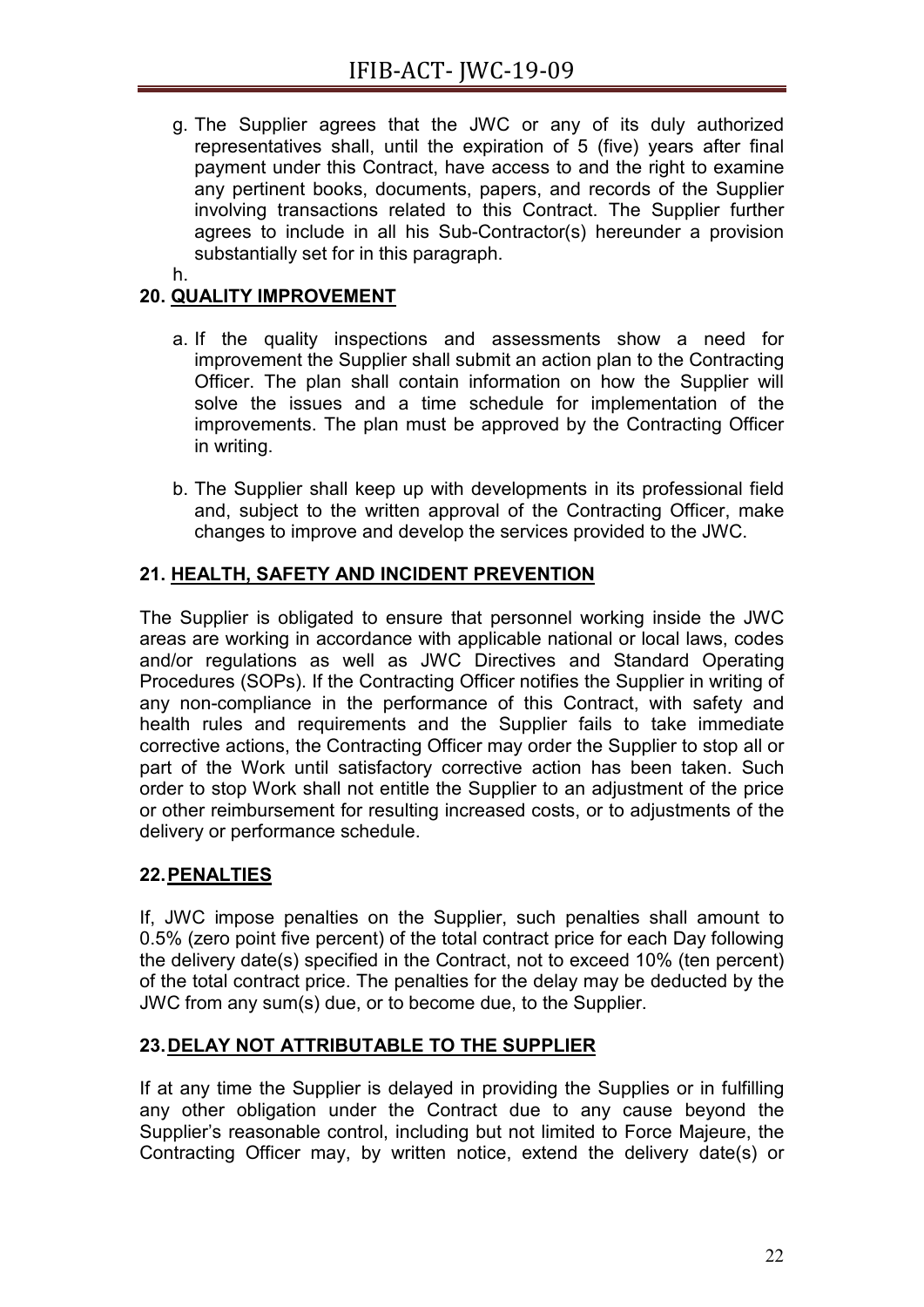fulfilment of any other obligation for such period of time as the JWC grants at its sole discretion.

# **24.INDEMNITY**

The Supplier shall indemnify and hold the JWC and its personnel, agents and employees harmless from any and all claims, suits, demands, liabilities, damages, losses and expenses of any nature or kind arising from:

- (1) any personal injury or damage of any property arising out of or in any way connected with any act or omission by the Supplier and/or the Contractors in the provision of services under the Contract, unless it is caused from negligence on the part of the JWC and/or JWC's personnel;
- (2) any taxes or other payments owed by the Supplier and/or the Contractors to any governmental agency as a result of any services provided hereunder, and any compensation owed to any employee of the Supplier for services provided hereunder;
- (3) any claim by any third party that the Supplies, the Work or materials provided hereunder infringes a copyright, patent, trade secret or other intellectual property right of such third party;
- (4) acts or omissions of the Supplier or its employees, agents and Sub-Contractors in the performance of the Contract.

# **25.TERMINATION**

# **1.1.TERMINATION FOR CONVENIENCE**

- a. The Contracting Officer reserves the right to terminate this Contract, or any part hereof, for its sole convenience by serving a 30 (thirty) Day written notice to the Supplier.
- b. In the event of such termination, the Supplier shall immediately stop all Work hereunder and shall immediately cause any and all of its suppliers and Sub-Contractors to cease work.
- c. Subject to the terms of this Contract, the Supplier shall be paid a percentage of the Contract price reflecting the percentage of the Work performed prior to the notice of termination, plus reasonable charges the Supplier can demonstrate to the satisfaction of the JWC using its standard record keeping system have resulted from the termination, but in no case shall the total amount of payment to the Supplier exceed the agreed Contract price.
- d. The Supplier shall have no claim for damages, compensation, loss of profit or otherwise except as provided in this Article.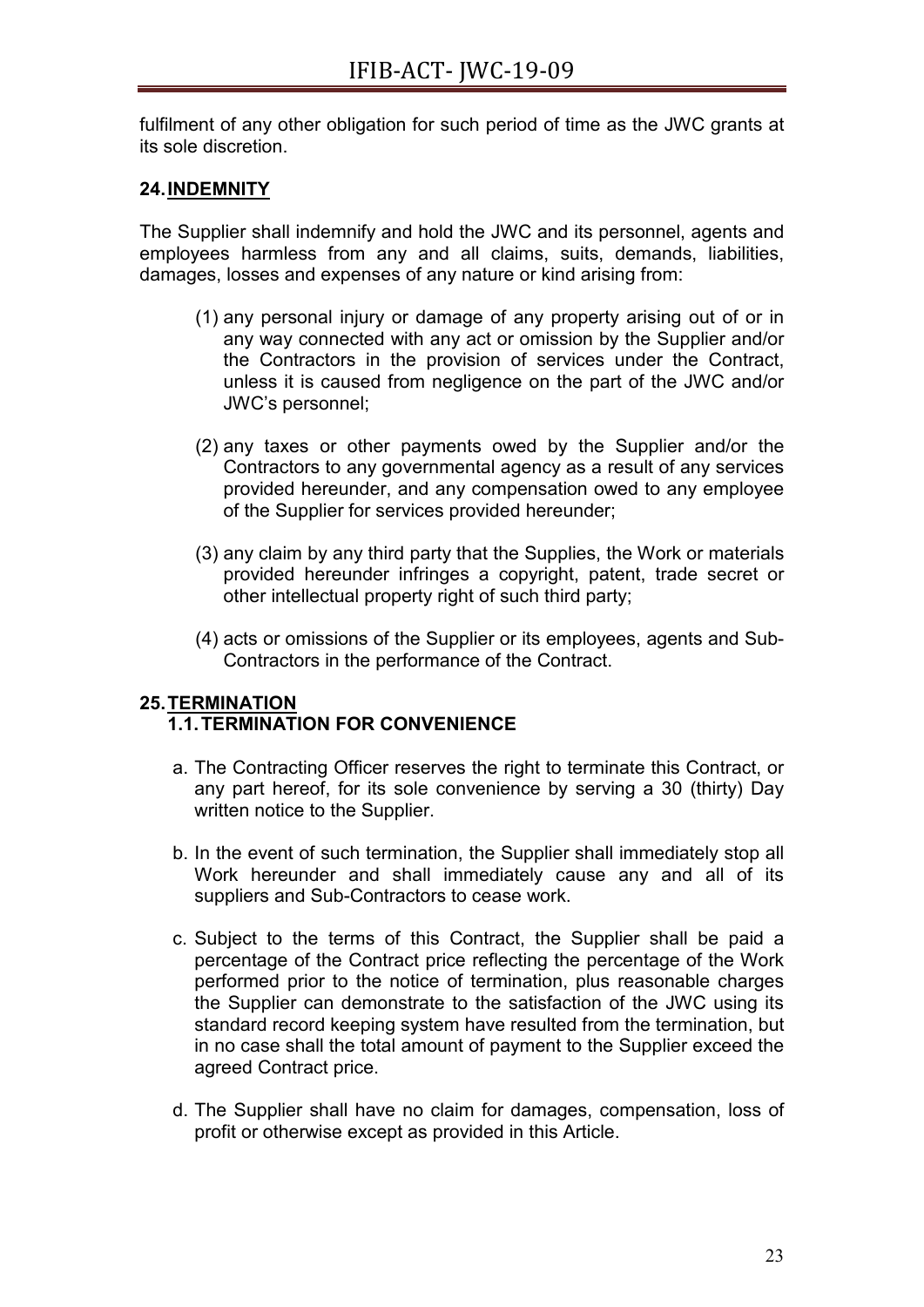e. The Supplier shall continue the performance of this Contract to the extent not terminated under the provision of this Article.

# **1.2.TERMINATION FOR DEFAULT**

- a. The Contracting Officer may, subject to the provisions of paragraph c. below, by written notice of default to the Supplier, terminate the whole or any part of this Contract in any one of the following circumstances:
	- i. If the Supplier fails to make delivery of the Supplies or to perform the Work within the time specified herein or any extension thereof; or
- ii. If the Supplier fails to perform or comply with any or all of the other provisions of this Contract, or does not make adequate progress such that failure endangers performance of this Contract in accordance with its terms and in either of these two circumstances does not cure such failure within a period of 10 (ten) Days (or such longer period as the Contracting Officer may authorize in writing) after receipt of notice from the Contracting Officer specifying such failure.
- b. In the event the JWC terminates this Contract in whole or in part as provided in paragraph a, of this Article, the JWC may impose penalties in accordance with Article [22](#page-22-0) of this General Terms and Conditions. The JWC may also procure Supplies or Work similar to those so terminated and the Supplier shall be liable to the JWC for any excess costs for such similar Supplies or Work. The Supplier shall continue the performance of this Contract to the extent not terminated under the provisions of this Article.
- c. If this Contract is partly terminated as provided in paragraph a. of this Article, the JWC, in addition to any other rights provided in the Article, may require the Supplier to transfer the ownership and deliver to the JWC in the manner and to the extent directed by the Contracting Officer:
	- (1) Any completed Supplies and
	- (2) Such partially completed Supplies and materials, parts, tools, die, jigs, fixtures, plans, drawings, information and contract rights (hereinafter called "Manufacturing materials") as the Supplier has specifically produced or specifically acquired for the performance of such part of this Contract as has been terminated; and the Supplier shall, upon direction of the Contracting Officer, protect and preserve property in the possession of the Supplier in which the JWC has an interest. Payment for completed Supplies delivered to and accepted by the JWC shall be at the contract price. Payment for manufacturing materials delivered to and accepted by the JWC and for the protection and preservation of property shall be in an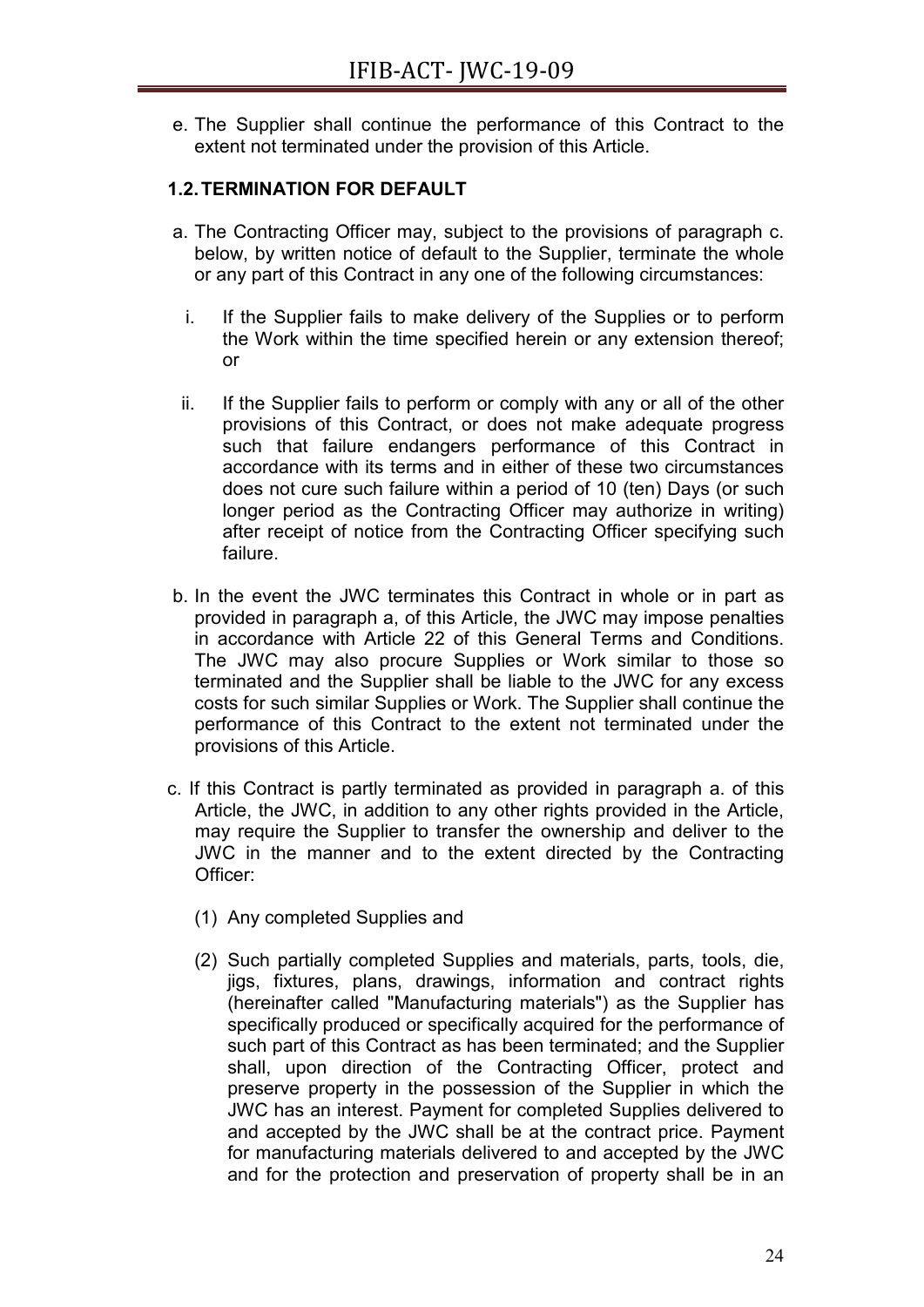amount agreed upon by the Supplier and the Contracting Officer; failure to agree such amount shall be a dispute concerning a question of fact within the meaning of the Article of this Contract entitled "Dispute". The JWC may withhold in accordance with Norwegian law from amounts otherwise due the Supplier for such completed Supplies or manufacturing materials such sum as the Contracting Officer determines to be necessary to protect the JWC against loss.

- d. If, after notice of termination of this Contract under the provisions of this Article, it is determined for any reason that the Supplier was not in default under the provisions of this Article, or that the default was excusable under the provisions of this Article, the rights and obligations of the parties shall be the same as if the notice of termination had been issued pursuant to such Article.,
- e. Both Parties are under duty of good faith. The Contract includes not only the specific terms, but also law and customary practice applicable in the place where the Contract is to be carried out and to the Type of Trade to which the Contract relates.

# **1.3.TERMINATION FOR INSOLVENCY, BANKRUPCY, ETC.; NOTICE**

- a. Should the Supplier become insolvent or should control of the Supplier change by virtue of insolvency, the Contracting Officer may with immediate effect and without prejudice to any other right or remedy available to it, suspend performance or the Supplier's obligations or terminate the Contract with immediate effect, by providing the Supplier with written notice thereof
- b. Should the Supplier be adjudged bankrupt, or should the Supplier make a general assignment for the benefit of its creditors, or should a receiver be appointed on account of the Supplier's insolvency, the Contracting Officer may, without prejudice to any other right or remedy available to it, terminate the Contract with immediate effect providing the Supplier with written notice thereof.
- c. The Supplier shall immediately give written notice to the Contracting Officer of the occurrence of any circumstance known or likely to alter materially the Supplier's legal or financial status, including but not limited to actual or pending liquidation, reorganization, change of ownership, insolvency or bankruptcy.

# **26.CORRUPTION AND ILLICIT GRATUITIES**

a. The Supplier certifies that neither it nor its agents, employees or representatives have offered or given any gratuity whatsoever to any JWC personnel, with a view to securing a Contract or favorable treatment with regard to the award, modification or execution of this Contract.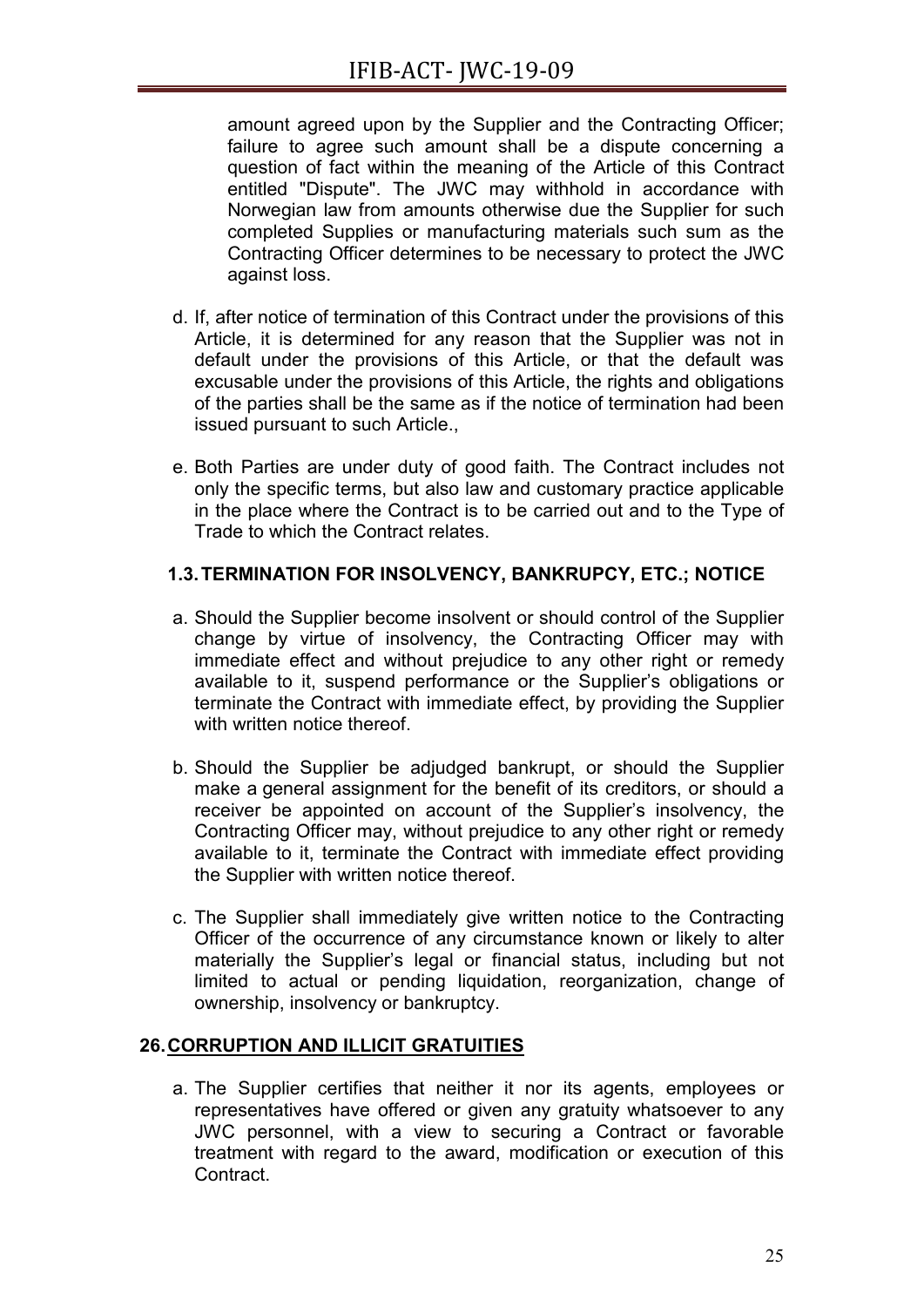b. The Contracting Officer may, by registered letter, terminate this Contract without notice if it is found, after an investigation instituted by the JWC, that gratuities (in the form of entertainment, gifts or others) were offered or given by the Supplier, its agents, employees or representatives to JWC personnel with respect to the award of this Contract or to the taking of any decision regarding its executions.

# **27.INSURANCE**

The Supplier shall be responsible for holding any required insurances under Norwegian Law at own cost.

# **28.TAXES AND CUSTOMS CHARGES**

Specifically, under Article 14, paragraph 14-2, sub-item g) (1) of the Supplementary Agreement between the Kingdom of Norway and Headquarters Allied Command Transformation and Supreme Headquarters Allied Powers Europe, the Supplier, acting on behalf of the JWC, is granted tax exemption on sales under this Contract.

## **29.PURCHASE ORDERS**

- a. JWC Purchase Order(s), if any, shall form an implemented part of this Contract. All Purchase Orders must be confirmed in writing by the Supplier. Purchase Order confirmations stating the agreed price and delivery date shall be sent to the JWC within 2 (two) days from the Purchase Order.
- b. All JWC's Purchase Orders contains an eight-digit Purchase Order number and are duly signed by the JWC's Contracting Officer. Purchase Orders which does not contain a Purchase Order Number and/or the Contracting Officer's signature shall be refused by the Supplier and promptly notified to the JWC.

# **30.INVOICES & PAYMENTS**

- a. In order for the JWC to make timely payment, the Supplier will provide an original invoice, which must be exclusive of VAT and all other taxes (Article VIII of Paris Protocol, dated 28 August 1952, applies).
- b. Note; the text above is not applicable to Norwegian companies. Norwegian companies must explicitly define VAT in each invoice.
- c. All invoices must contain:
	- (1) Name and address of the Supplier
	- (2) Invoice Date and Number
	- (3) Description, quantity, unit of measure, unit price of the items delivered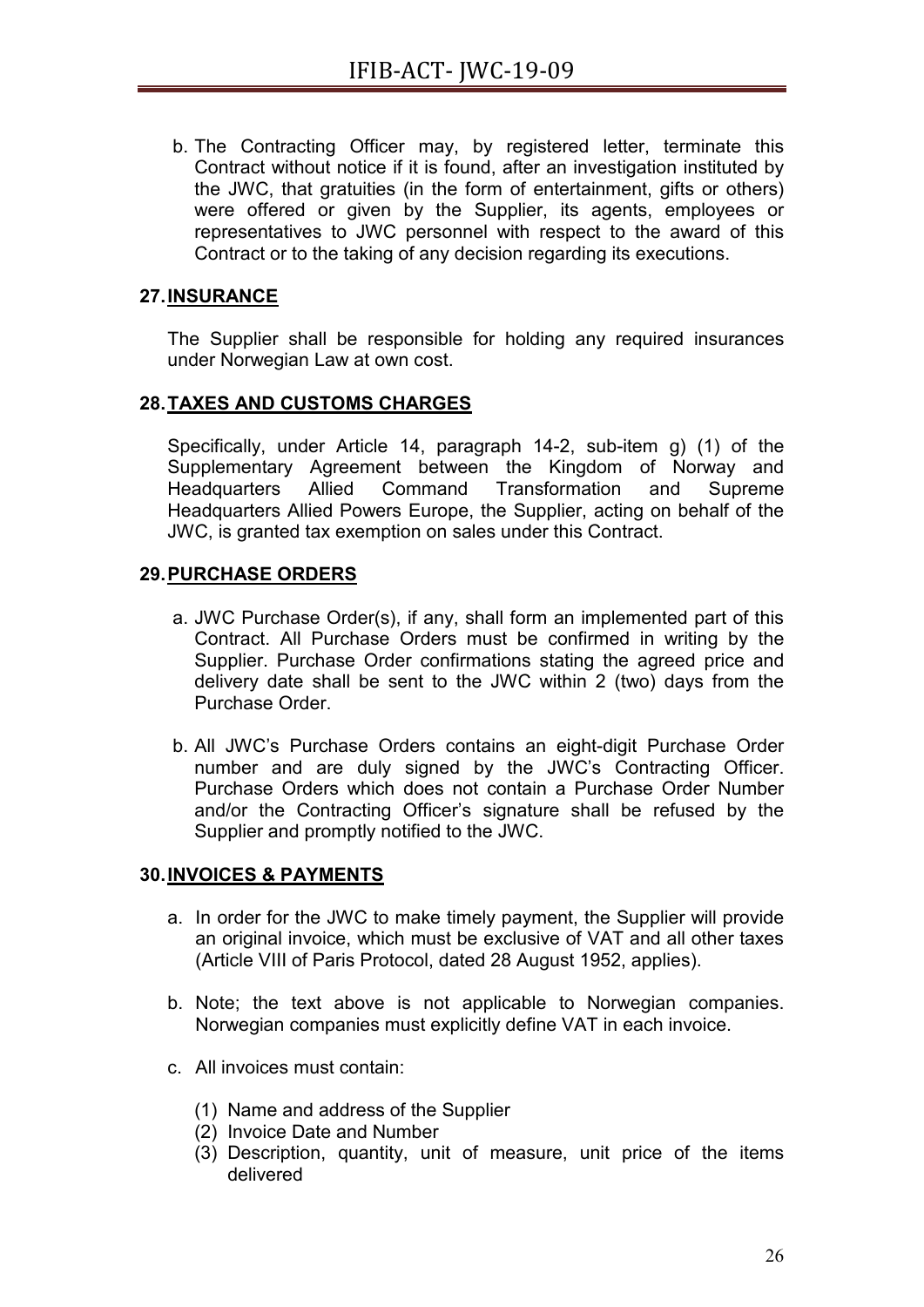- (4) All relevant Banking Details including SWIFT- and/or IBAN-code
- (5) Relevant Purchase Order number and Purchase Order or Contract line item number
- (6) Name, title and contact details of person to be notified of any matters related to the subject invoice
- d. Invoices are to be submitted to:

#### **MAIL**

**Joint Warfare Centre BUDFIN, P&C Section PO Box 8080 N-4068 Stavanger**

#### **EMAIL**

**Send your invoice(s) to: jw[cinvoice@jwc.nato.int](mailto:invoice@jwc.nato.int) The invoice needs to be one document, all pages in one file. Use pdf. files only Please ensure your invoice includes: 1) Purchase Order (PO) Number 2) PO Amount 3) PO Description 4) Invoice Date** 

- **5) Bank Info**
- e. Standard terms of payment are 30 (thirty) days net upon completion of service and the JWC receipt of invoice. All invoices must be accompanied by supporting documents. Invoice-fees and/or any other administration charges or fees will not be accepted.
- f. Payment for any Supplies by the JWC shall not be deemed an Acceptance thereof.
- g. Electronic Fund Transfer is the prescribed method of payment for the JWC. All Suppliers to the JWC must complete and submit a Supplier Registration Form which can be found at [www.jwc.nato.int.](http://www.jwc.nato.int/)

## **31.WITHOLDING OF PAYMENT**

Without prejudice to any other right or remedy the JWC may have, the JWC may withhold any payment or part(s) thereof to the Supplier to the extent necessary to protect the JWC from loss under the Contract on account of any breach or default by the Supplier. Any such withholding by the JWC shall not affect the Supplier's obligation to continue performance under this Contract. The JWC shall inform the Supplier in writing of its intent to withhold payment. No interest shall accrue on payments withheld by the JWC in accordance with this Article.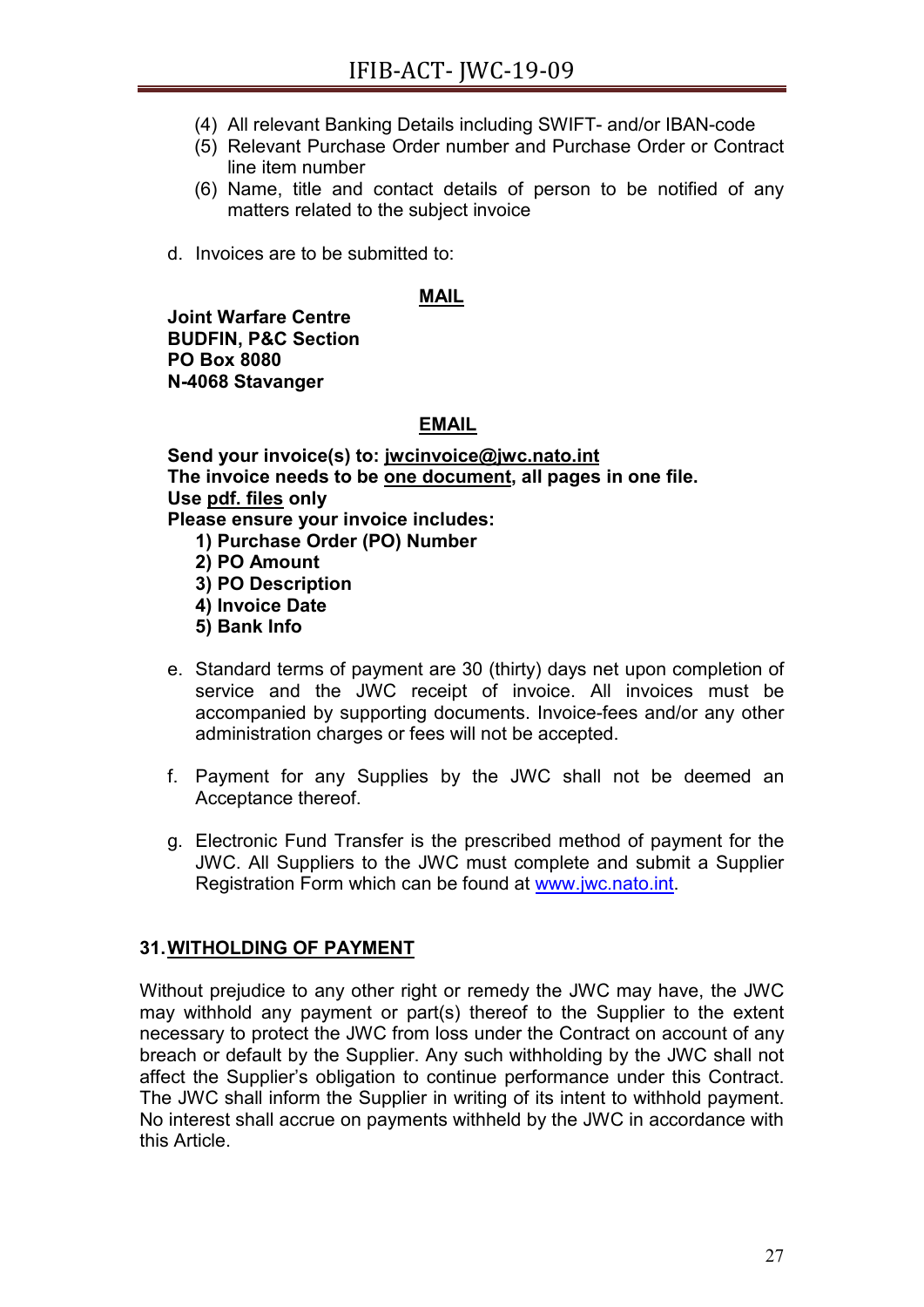## **32.CURRENCY AND EXCHANGE RATES**

- a. Unless otherwise stipulated in the Contract or required by applicable law, each payment shall:
	- (1) be made in Norwegian Kroner (NOK); or
	- (2) if transferred on a currency other than NOK, be calculated in accordance with the weekly NATO exchange rate then in effect; and
	- (3) be transferred to the bank account belonging to the Supplier which is accepted by the JWC.
- b. The Supplier shall bear all costs, fees and commissions that its bank imposes on any payment made by bank transfer.

## **33.CONFIDENTIALITY**

The Supplier shall keep confidential any information obtained under or in connection with the Contract and shall not divulge the same to any third party without the prior written consent by the JWC. The provisions of this Article shall continue in force notwithstanding the completion, expiration, cancellation or termination of this Contract.

## **34.CODE OF CONDUCT**

The Supplier recognizes and agrees that the employees shall conduct themselves in a manner suitable for the purpose of the Contract and in accordance with the NATO Code of Conduct as well as with the JWC's Standard of Personnel Conduct. These can be made available upon request.

## **35.CONTRACT ADMINISTRATION AND AMENDMENTS**

a. All notices and communications between the Supplier and the JWC shall be written in English and may be personally delivered, emailed to the following address:

JOINT WARFARE CENTRE BUDFIN, Purchasing & Contracting Branch P.O. Box 8080 N-4068 Stavanger Norway e-mail: [pcs@jwc.nato.int](mailto:pcs@jwc.nato.int)

Or, to any address otherwise designated in writing.

b. Any official discussion/negotiation between the Supplier and the JWC Representatives shall be recorded in Minutes, which shall be signed by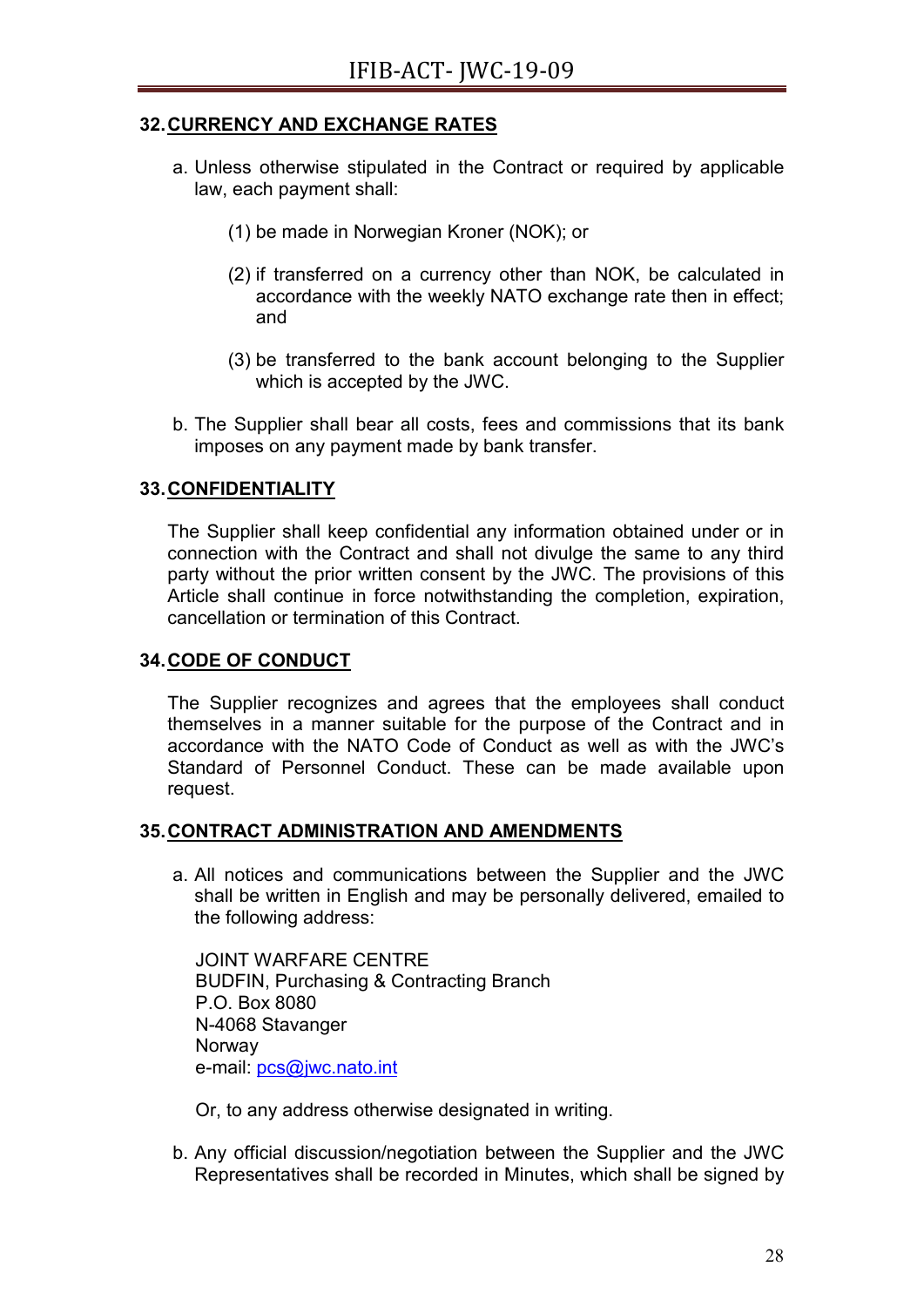authorised representatives of both the Supplier and the JWC. All minutes are considered to be a summary record of discussions and specific actions to be undertaken by the Parties as a result of meetings.

- c. No modification, amendment or change to the Contract, or waiver of any its provisions, or any additional contractual relationship with the Supplier shall be valid unless approved in the form of a written amendment to the Contract, signed by a duly authorized representative of each Party.
- d. Unless otherwise specified in the Contract, a change to the person(s) acting as a Party's contractual or technical focal point(s) does not require a formal amendment, and may be affected by a means of a written notification.

## **36.PUBLICITY AND PUBLIC RELATIONS**

Unless authorized in writing by the Contracting Officer, the Supplier shall not advertise or otherwise make public for the purpose of commercial advantage the fact that it is a contractor to the JWC, or use the name, emblem, logo, official seal or any abbreviation of the JWC. This obligation shall survive the completion, expiration, cancellation or termination of the Contract.

## **37.PREFERRED CUSTOMER**

The Supplier warrants that the prices set forth in this contract are as favourable as those extended to any Government, Agency, Supplier, etc. In the event the Supplier offers services to other customers at prices lower than those set forth herein, the Supplier shall so notify the JWC and the prices of such items shall be correspondingly reduced by a modification to this contract.

## **38.LANGUAGE**

The Contract has only been issued in the English language.

## **39.ENFORCEMENT**

Failure by either party to enforce any provision of this Contract will not be deemed a waiver of future enforcement of that or any other provision. The invalidity or unenforceability of any provision of this Contract shall not affect the other provisions hereof, and this Contract shall be construed in all respects if such invalid or unenforceable provisions were omitted.

## **40.FORCE MAJEURE**

Neither of the Parties hereto shall be considered in default in the performance of its obligations to the extent that it proves that such performance has been prevented by a Force Majeure situation; such as,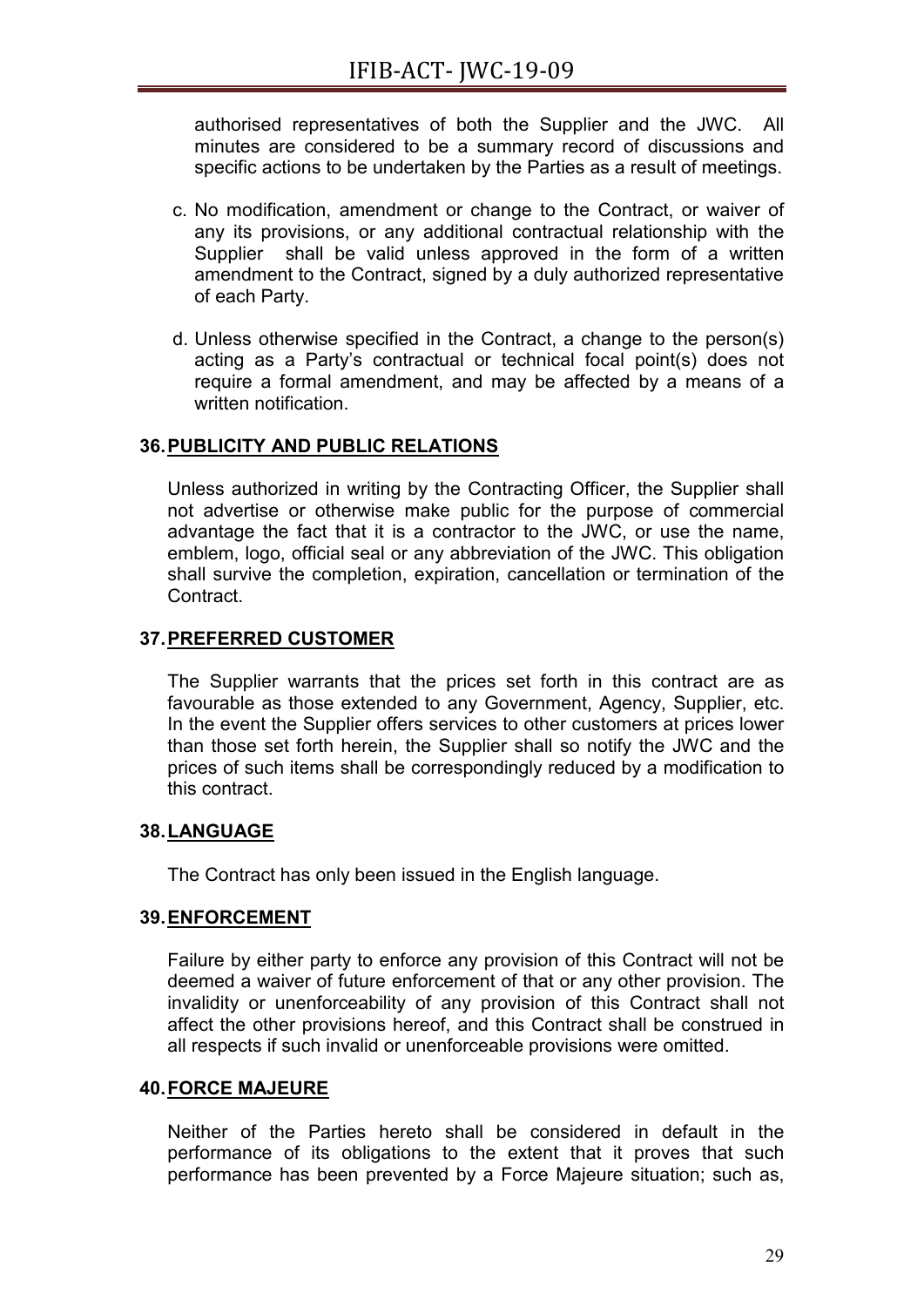but not limited to, fire, war floods, strikes, etc. The party affected by a Force Majeure shall immediately notify the other party.

# **41.DISPUTES**

- a. Both parties are under duty of good faith. The contract includes not only the specific terms, but also Norwegian law and customary practice to the type of trade to which the contract relates.
- b. All disputes arising out of the performance of this Contract will be settled through amicable settlement between the Contracting Officer and the Supplier.
- c. Should the Contracting Officer and the Supplier fail to reach an amicable settlement of the dispute, the dispute will be settled in the competent Court of Norway, unless otherwise specified in this Contract.

# **42.APPLICABLE LAW**

This contract shall be governed, interpreted and construed in accordance with the laws of the Kingdom of Norway. When performing at NATO Installations the Supplier and his personnel (including also the Sub-Contractor's personnel, if any) shall comply with all applicable laws of the host nation and all relevant official NATO and local installation Directives.

# **43.JURISDICTION**

The Supplier and the JWC accept the city courts of Stavanger, Norway as the legal venue for any disputes that may arise and that cannot be settled by mutual agreement between the Parties.

# **44.ENTIRE AGREEMENT**

This Contract sets for the entire agreement between the Parties with respect to the subject matter hereof, and supersedes all prior agreements or representations, oral or written, regarding such subject matter. The JWC shall not be bound by, and specifically objects to any term, condition, or other provision inconsistent with or in addition to any provision of this Contract that is submitted by the Supplier in any correspondence or any document unless the JWC specifically agrees to such provision in a written instrument signed by an authorized representative of the JWC.

## **45.PRIVILEGES AND IMMUNITIES**

Nothing in or relating to the Contract shall be deemed, or interpreted as, a waiver of the privileges and immunities enjoyed by the JWC.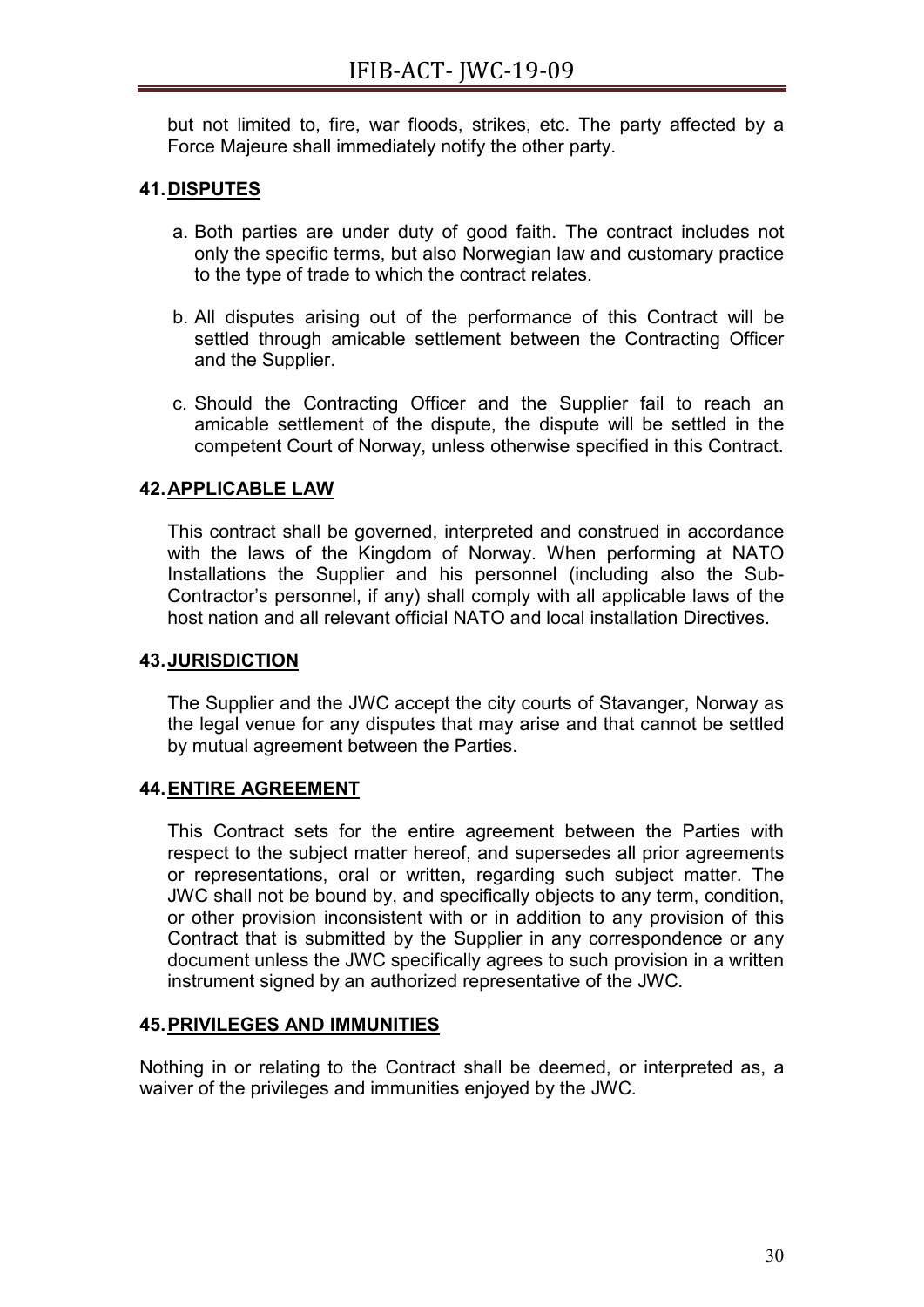#### **46.MISCELLANEOUS**

- a. By the signing this Contract, the Supplier and all other involved parties that may have an impact on this agreement, have read and understood the contents of the agreement.
- b. It is hereby stated that the Supplier and/or the Supplier's Sub-Contractor(s) and/or the Supplier's personnel are not involved in any other business relationships that may have instant or foreseeable future negative impact on the Contract.
- c. Delivery of Supplies pursuant to the Contract, even if not signed, denotes full and formal acceptance by the Supplier of the Contract and its General Terms and Conditions.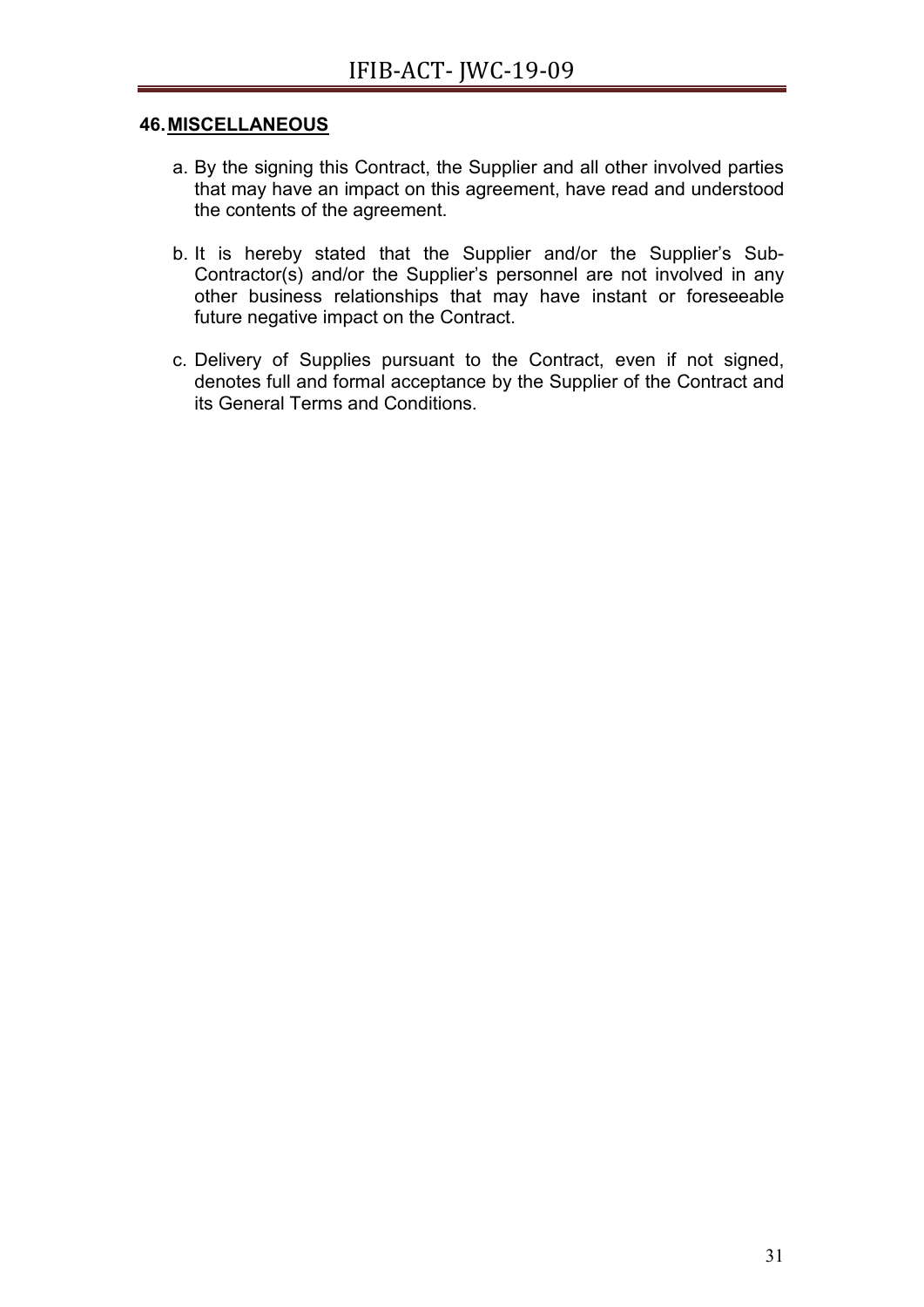# **PART II**

# **SECTION B – PER NATURE OF THE CONTRACT**

# **IFB-ACT-JWC-19-09**

# **(CONTRACT NO.: ACT-JWC-19-C-00XX)**

# **SCENARIO DELIVERABLE SUPPORT CONTRACT (SDSC) OCCASUS**

# **1. SCOPE**

These Special Terms and Conditions address all issues pertaining to Deliverables to be rendered by the Supplier to JWC under this Contract, thereby taking precedence over the JWC General Terms and **Conditions** 

# **2. DEFINITIONS**

a. "Work unit" is one person's working time for a day, or the equivalent, used as a measure of how much work or labor is required or consumed to perform some task.

# **3. TYPE OF CONTRACT**

This is a Firm-Fixed Price - Deliverables Contract which establishes a contractual relationship strictly between the Supplier and JWC. All financial risks and liabilities undertaken by the Supplier for the purpose of the service provision fall with the Supplier. All employer responsibilities for the Supplier Personnel performing under this Contract shall lie with the Supplier.

# **4. DELIVERY OF SERVICE**

Monday-Friday 0730 to 1530 on routine operations; Extended days during exercises IAW applicable Staff Order.

Exercise events could be up to 12 hours per day to include weekend and/or holiday work.

# **5. COORDINATION OF DELIVERY OF SERVICE**

The IDMI function will interface on a regular basis with the COTR or his delegated project manager for a scenario / exercise specific project for overall contract performance/schedule and contract reporting. The IDMI function shall be conducted at JWC to facilitate coordination with the PE staff.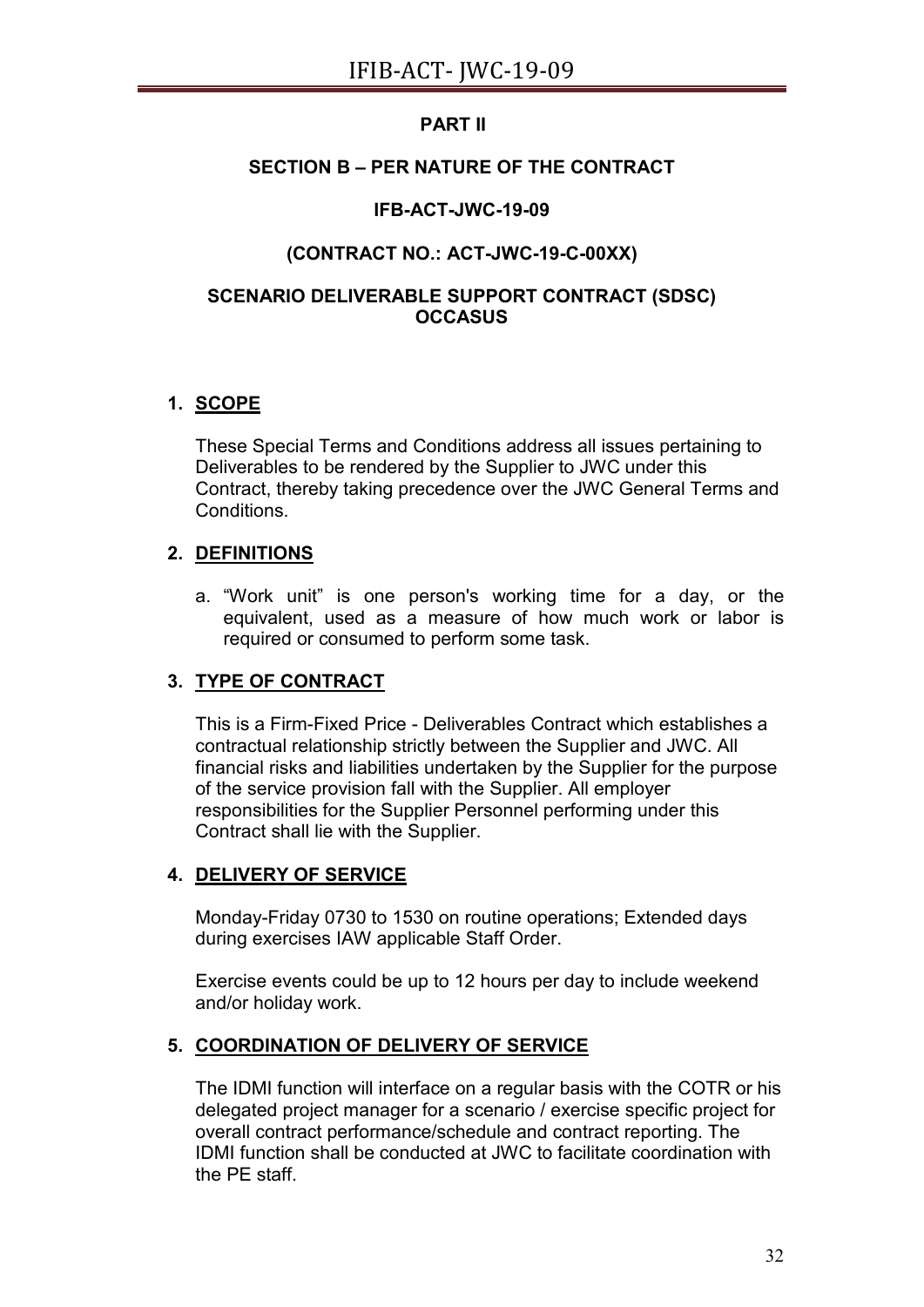# **6. COORDINATION OF ABSENCES**

To ensure the uninterrupted flow of JWC projects, any unscheduled absence by IDMI or Supplier Personnel executing a Functional Presence requires the earliest possible coordination with the COTR.

# **7. TRAVEL (TASKED TRAVEL ONLY)**

- a) Travel by Contractors in support of the JWC mission will only be performed when a member of the approved International JWC Peacetime Establishment is unable to perform the mission.
- b) Since Tasked Travel may be required during the period of performance, it will be up to the COTR to identify requirements, as well as to obtain advance approval from the Contracting Officer on travel costs.
- c) Once Contractor travel has been established under a Contract/Purchase Order and the Supplier's personnel is tasked to travel, the JWC Contractor Travel Request form must be filled out and approved prior to any travel being conducted.
- d) The JWC Travel Office will set the Transport Ceiling Cost and at that time the Supplier may elect to book their transportation with the JWC Travel Office.
- e) Transport tickets purchased through the JWC Travel Office will be paid by JWC, and the applicable travel line of the Contract/PO will be charged. These costs will not be invoiced by, or paid to, the Supplier. When transport tickets are purchased through another source, only documented cost up to the provided ceiling allocated by the JWC Travel Office, will be reimbursed to the Supplier.
- f) Expenses for travel will be in addition to the firm-fixed-price rates for contracted deliverables presented herein. When air or train transportation is utilized as the primary mode, the ceiling price will be based on the lowest economy class non-refundable whenever such fare is available. Travel must be on Economy Class fares (any extras, such as, but not limited to additional baggage/seat choice/legroom/etc. will be at Suppliers own expense).
- g) Within the scope of this Contract, Supplier Personnel are not required to travel outside the NATO/PfP Area. Should travel to Areas of Operation/s (AO) be required in order to comply with the tasks stated in this Contract, a separate annex will be concluded between the Parties. If the parties fail to reach an agreement and conclude an annex within 3 weeks from a date announced by JWC, JWC holds the right to terminate the entire Contract.
- h) The Supplier should submit an invoice for travel within ten (10) working days after completion of the travel. Such invoice must contain copies of all relevant back-up documentation in addition to JWC signed approval of the travel.
- i) Expenses claimed more than three (3) months subsequent to the completion of the travel will not be compensated.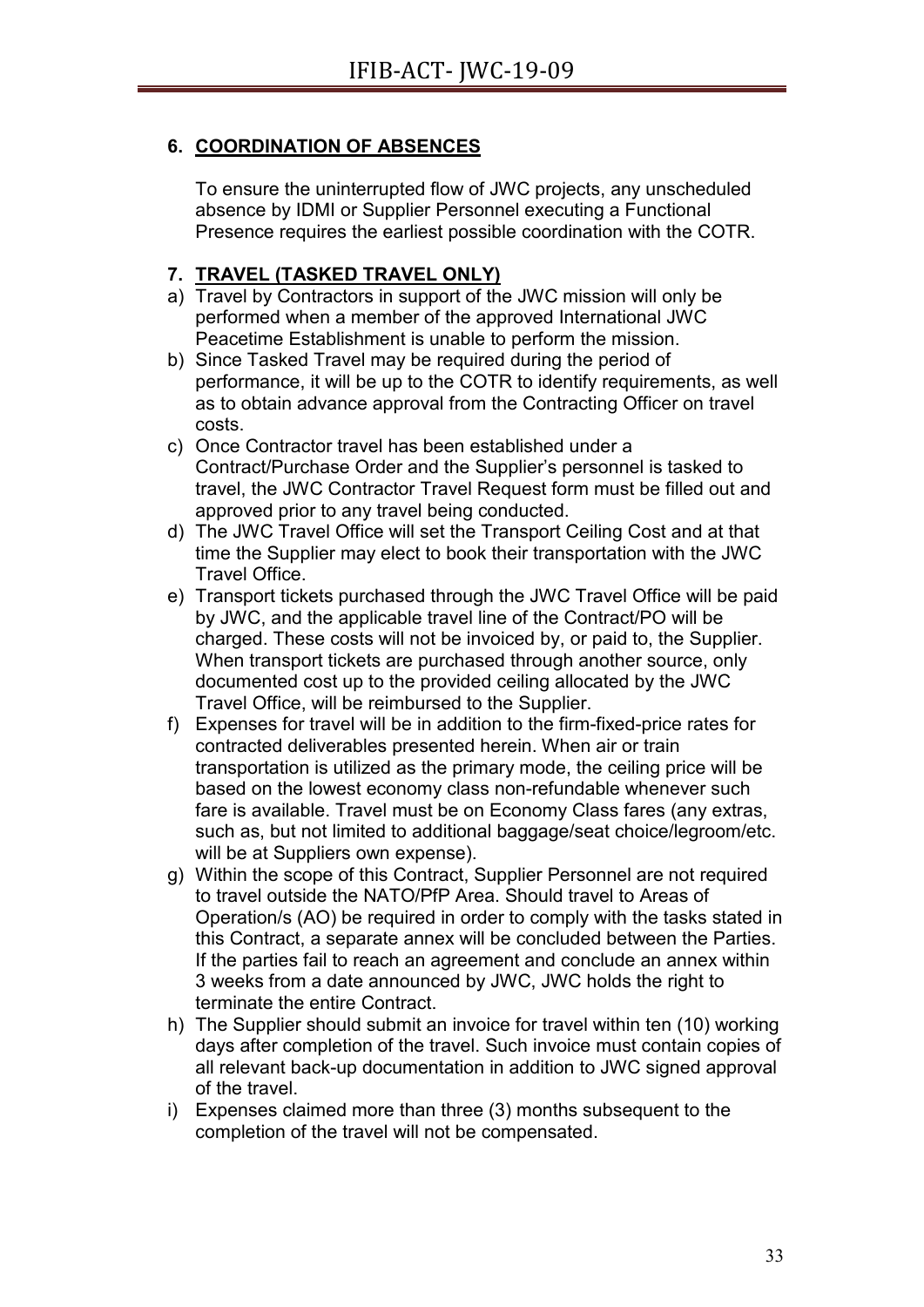j) Upon termination or expiry of this Contract the deadline for submitting travel expense claims is one (1) month from the date of Contract termination or expiry.

## **8. SUPPLIER RESPONSIBILITY FOR SUPPLIER PERSONNEL**

The Supplier, and in the case being, the sole proprietor, as the employer of the Supplier Personnel providing deliverables under this Contract shall be fully responsible for all insurances, emoluments as well as taxes and payments to the health, social security, registration fees, the contractor's running costs and any other applicable mandatory contributions. In case of duty travels to high risk areas required by JWC, the Supplier may be reimbursed the insurance costs by JWC, if so decided by the Contracting Officer.

## **9. INSTRUCTIONS FOR SAFETY AND MANAGEMENT OF THE JWC**

The Supplier shall ensure that the Supplier Personnel honour all JWC Directives and further guidance by the Chief of Staff regarding the safety and management of JWC.

## **10.WORK SPACE**

If specifically provided for in the SOW, JWC will provide working spaces for the Supplier Personnel.

## **11.REPRESENTATION OF JWC/NATO**

When dealing with third parties during the execution of this Contract, the Supplier Personnel shall present themselves as representatives of the Supplier working under contract for JWC/NATO. Supplier Personnel shall not take decisions or commitments for JWC/NATO.

# **12. PAYMENT INSTRUCTIONS SPECIFIC TO THIS CONTRACT**

The invoice payment scheme shall be monthly billing as  $1/12<sup>th</sup>$  of the total yearly bid price as long as the deliverables are being met for that particular SCT.

The bidder shall submit the company invoice to include all details listed in #30 of the standard terms and conditions of this contract. This includes both the invoice and the standardized Monthly Delivery and Receipt Report for Contracted Deliverables from the COTR (Contracting Officer's Technical Representative) that all deliverables have been delivered for the period of time indicated on the form.

# **13. OPTION TO EXTEND SERVICES TO THIS CONTRACT**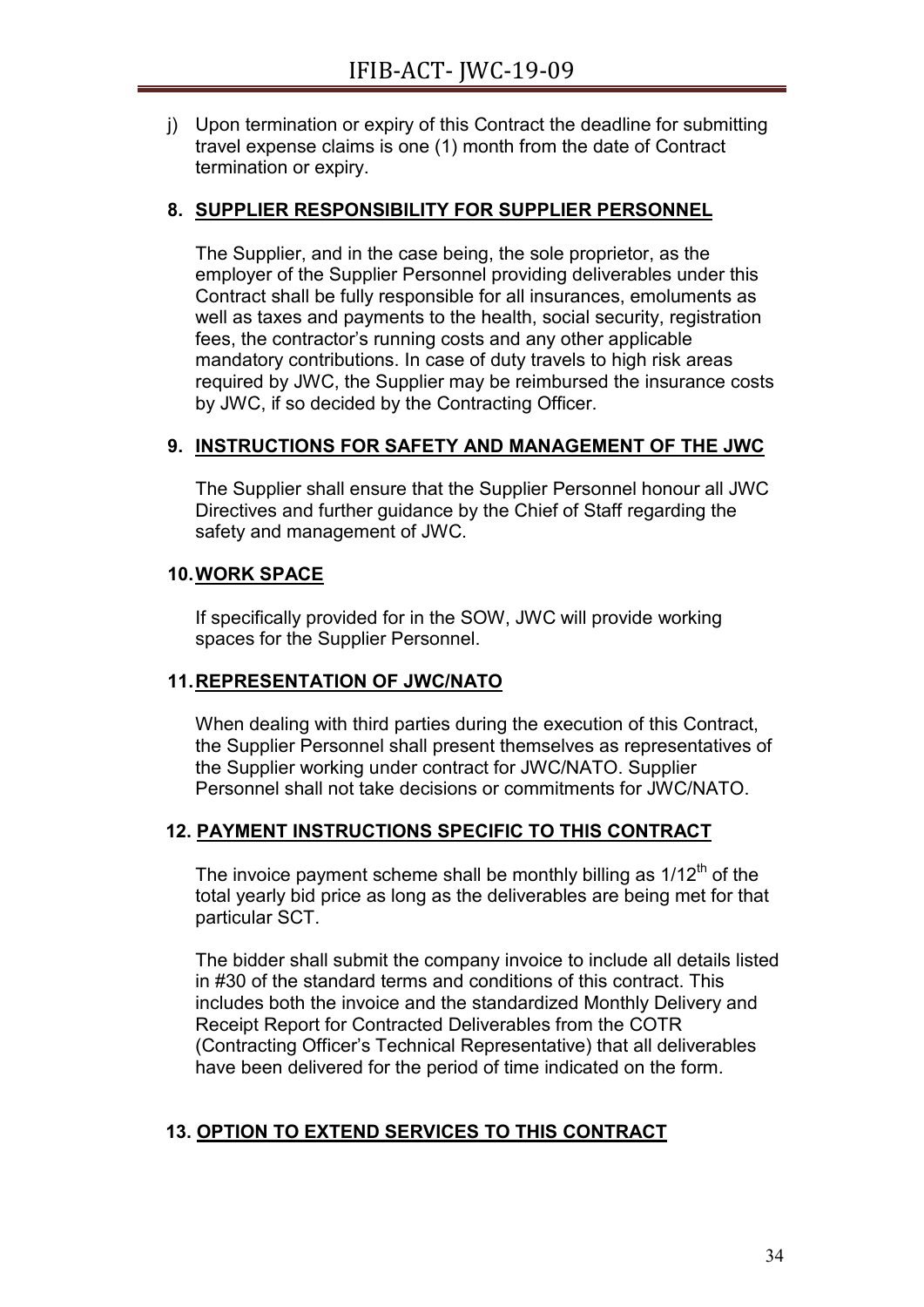This clause grants the Joint Warfare Centre the unilateral right to a brief extension of services at current rates for a period not to exceed a total of six months (per contract including all options).

# **14. FLEXIBILITY OF DELIVERY SCHEDULE.**

The deliverables forecast is a reflection of ACT's and JWC's Program of Work. Whilst this contract is covering a multi-year projection, these projections are "living documents", subject to change over time. Thus, forecasted delivery dates are calculated based on processes and best practices related to NATO's exercise planning and subject to change.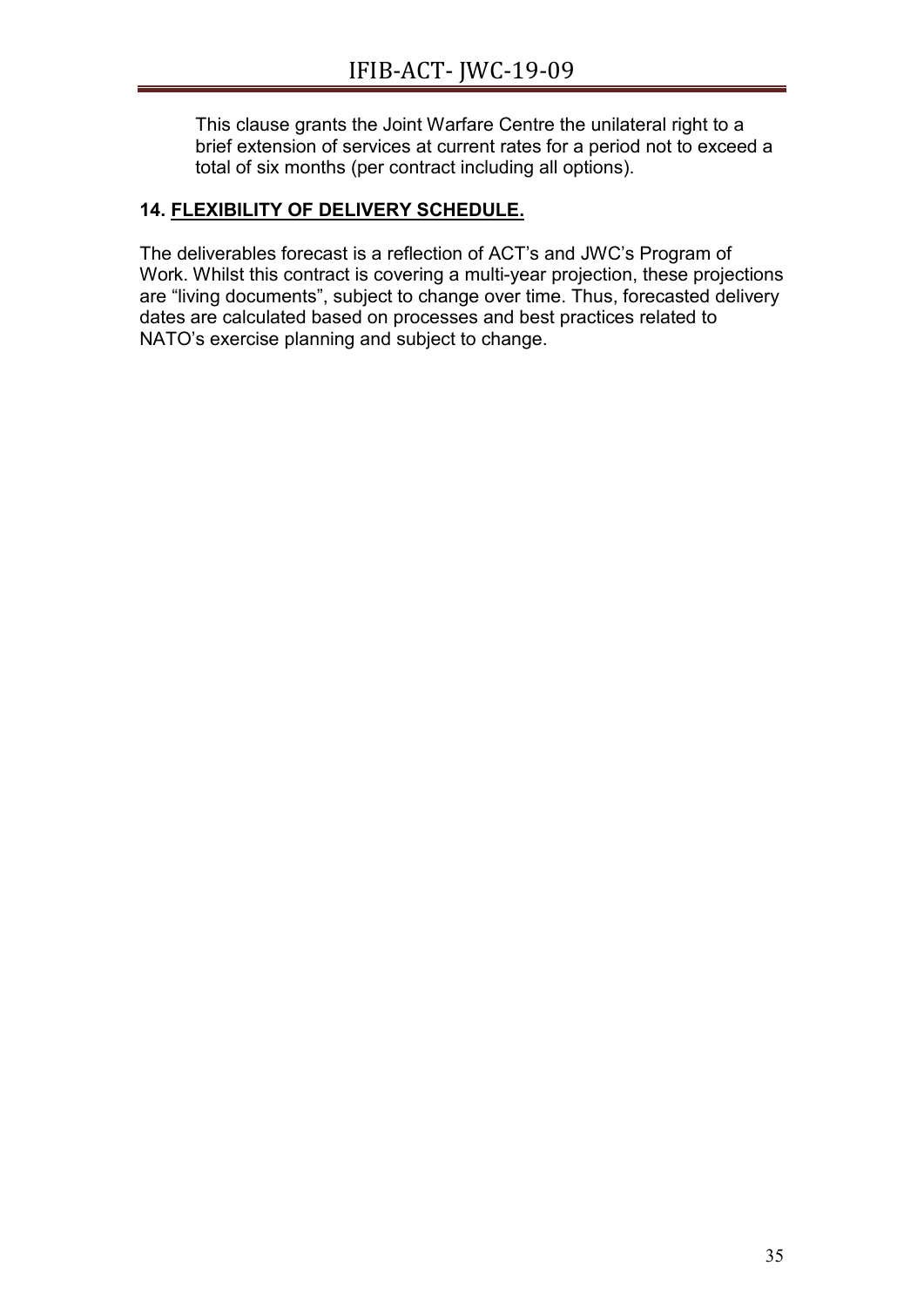# **PART III - SECTION A – CONTRACT MANAGEMENT DATA**

## **IFB-ACT-JWC-19-09**

# **(CONTRACT NO.: ACT-JWC-19-C-00XX)**

# **SCENARIO DELIVERABLE SUPPORT CONTRACT (SDSC) OCCASUS**